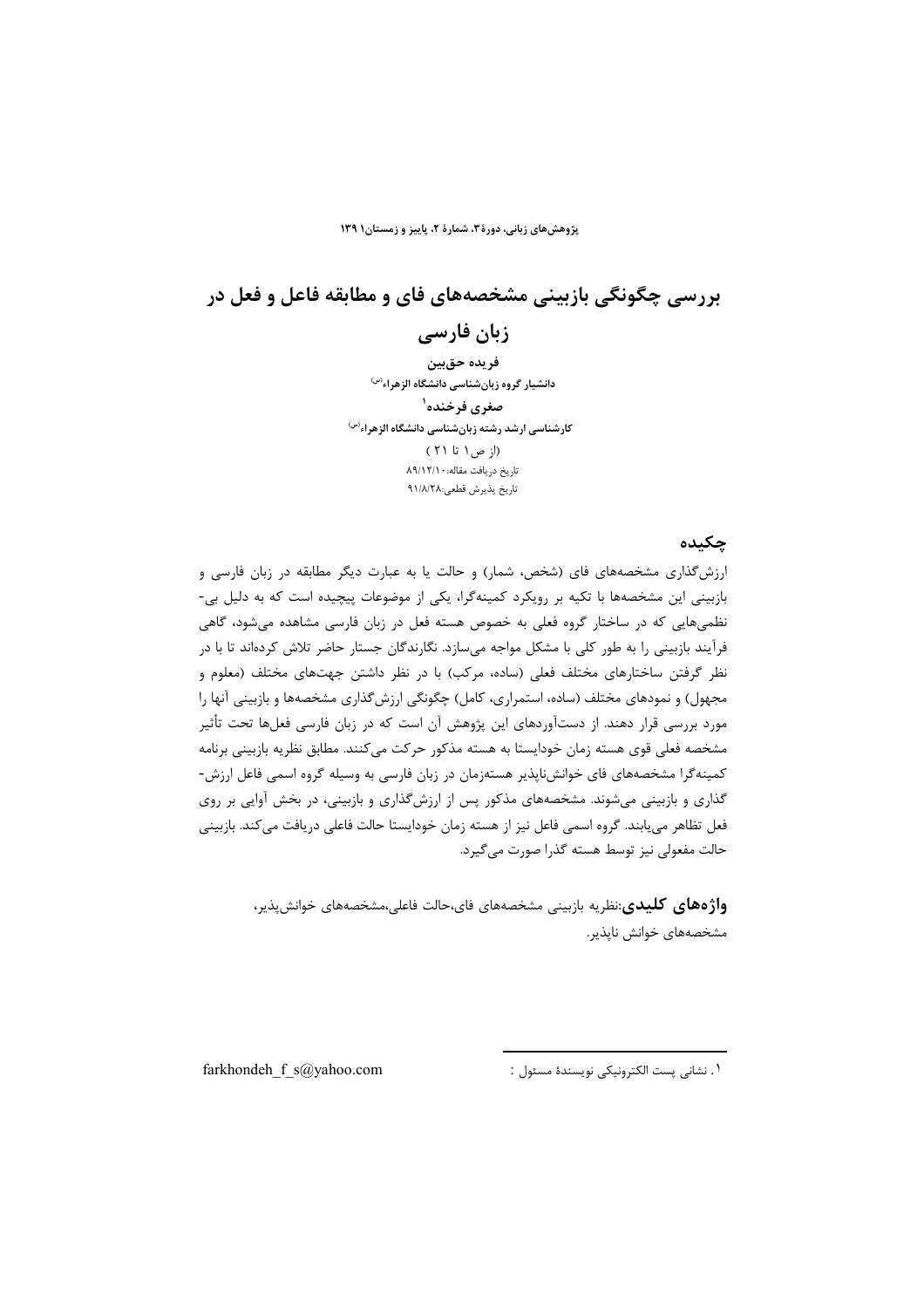### .<br>**C** - مقدّة

جستار حاضر به بررسی چگونگی بازبینی<sup>٬</sup>مشخصههای فای<sup>۲</sup> (شخص و شمار) و حالت فاعلی در زبان فارسی بر پایه برنامه کمینهگرا اختصاص دارد. بازبینی در واقع برگردانی كمينه گرايانه مطابق با سازوكار برنامههاي رايانهاي از مفهوم سنتي مطابقه است. فرآيند مطابقه فرآیندی از نظام محاسباتی می باشد که از یک طرف به دلایل ساختواژی ارزش مشخصههای ارزش گذاری نشده<sup>۳</sup> را تعیین میکند و از طرف دیگر بنا به دلایل مربوط به سطح صورت منطقی مشخصههای خوانشiاپذیر<sup>۴</sup> را حذف میکند. منظور از مشخصه خوانش پذیر مشخصهای است که در خوانش معنایی جمله نقش دارد. منظور از مشخصه خوانش نایذیر مشخصهای است که در خوانش معنایی جمله نقش ندارد. برای مثال به نظر می رسد که مشخصه حالت ضمیری مثل They خوانشiایذیر باشد، چون، همان طور که در مثال های (۱–۳) نشان داده شده است فاعل بدون هیچ تأثیری در معنی با توجه به بندی که در آن قرار گرفته به ترتیب دارای صورت فاعلی، مفعولی و ملکی/ اضافی میباشد.

(1) It is said [they were arrested]

(2) He expected [them to be arrested]

(3) He was shocked at[their being arrested]

در عوض، مشخصههای فای مربوط به ضمایر، خوانشپذیر هستند. برای مثال، ضمیر اول شخص مفرد I به لحاظ معنى با ضمير سوّم شخص جمع they متفاوت است. در مورد افعال کمکی زماندار نیز مشخصههای زمان، خوانش پذیر می باشند چون صورت حال ساده is به لحاظ معنى با صورت گذشته ساده was فرق دارد. مشخصههاى شخص و شمار افعال کمکی به این لحاظ که صرفاً نشاندهنده مطابقه با گروه اسمی مخصوصی می باشند، خوانش نایذیر هستند. از آن جائی که مشخصههای خوانش نایذیر در خوانش معنایی جمله نقشی ندارند. باید شیوهای ارائه شود که مشخصههای مذکور درونداد بخش معنایی واقع نشوند. به عقیده چامسکی مشخصههای خوانشiایذیر در جریان اشتقاق نحوي حذف مي شوند. (ردفورد ٢٠٠۴: ٢٨٨-٢٨٨).

 $<sup>1</sup>$ . Checking</sup>

.<sub>th</sub>-features

 $\frac{3}{1}$  unvalued features

4 .uninterpretable features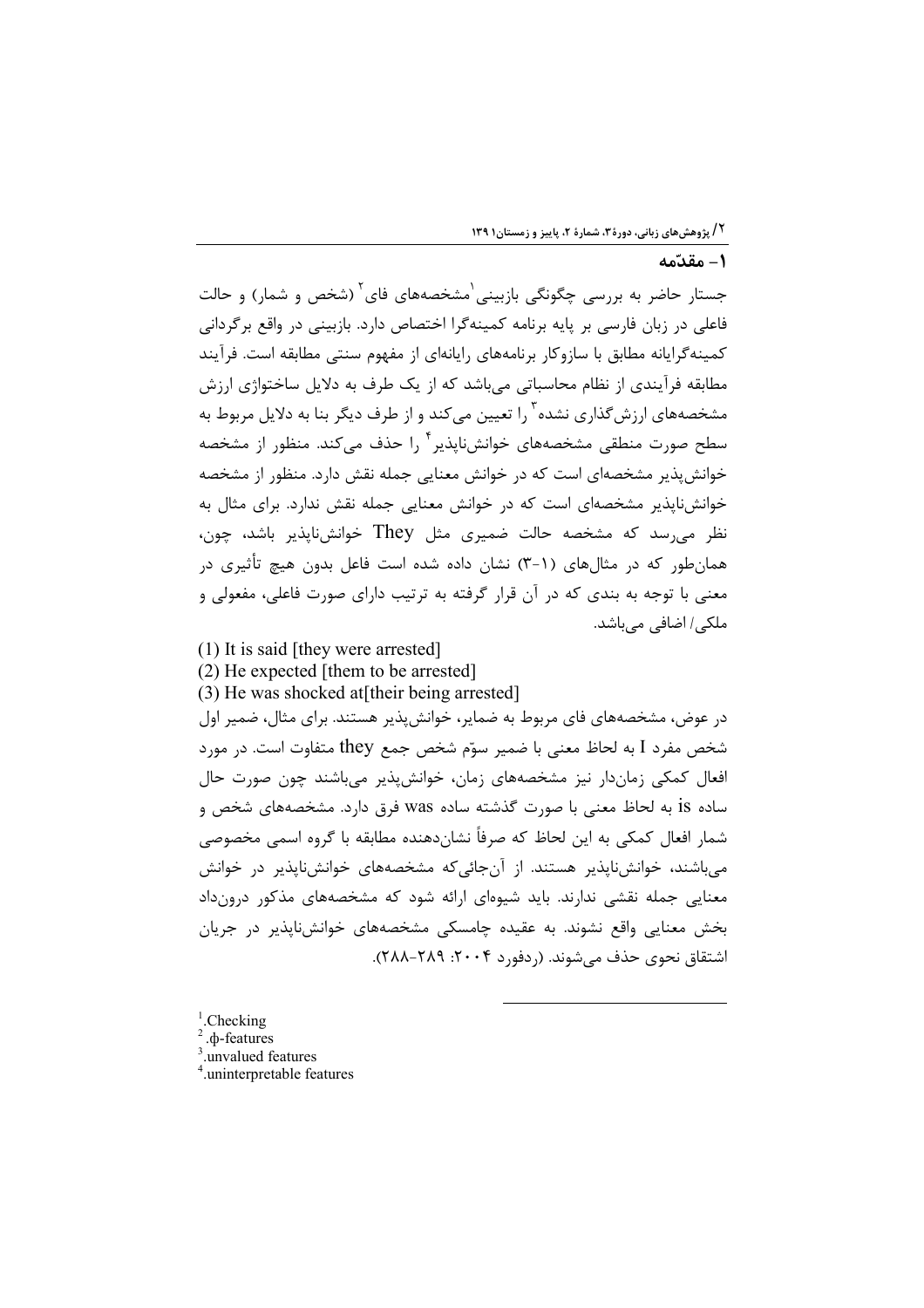.<br>یکی از عناصر مطرح در فرآیند مطابقه هستهزمان است. هسته زمان که نزدیکترین هسته دارای تسلط سازمای به فاعل است، حالت آن را بازبینی میکند. ردفورد (۱۵۸:۲۰۰۴) معتقد است که در زبانهای دارای نشانههای صرفی مطابقه غنی فعل اصلی از گروه فعلی به هسته زمان حرکت میکند. به عقیده وی علت حرکت مذکور به واسطه قوی بودن وند زمان در هسته زمان خودایستا<sup>\</sup> میباشد. پلاتزاک<sup>۲</sup> و هولمبرگ<sup>۳</sup> (۱۹۸۹)، رابرتس<sup>۴</sup> (۱۹۹۳)، روباخر<sup>۵</sup> (۱۹۹۹)، وینر<sup>۶</sup> (۱۹۹۷) و کوئن،من<sup>۷</sup> (۲۰۰۰) معتقدند قدرت و ضعف نسبی وند زمان در یک زبان با غنی بودن نسبی نظام نشانههای مطابقه فاعلی آن ارتباط دارد. به عبارتی، وند زمان در زبانهایی که افعال کمکی و اصلی خودایستا در آنها دارای نشانههای مطابقه فاعلی غنی می باشند، قوی و در زبانهایی که افعال کمکی و اصلی خودایستا در آنها به لحاظ نشانههای مطابقه فاعلی فقیر مے باشند، ضعیف است.

وجود نشانههای صرفی مطابقه قوی در زبان فارسی، این پرسش را مطرح می-سازد که آیا پدیده حرکت فعل اصلی از درون گروه فعلی به هسته زمان در زبان فارسی نيز وجود دارد يا نه. فارسي يک زبان ضميرانداز<sup>^</sup> است و فعل در آن با توجه به مشخصههای شخص و شمار صرف می شود. به عبارت دیگر فارسی دارای نشانههای صرفي مطابقه غني مي باشد كه حتى در غياب فاعل آشكار يا حذف ضمير فاعلى غير موکد به شنونده یا خواننده کمک می کند تا فاعل جمله را بازیابی کند. به نظر می رسد در زبان فارسی نیز فرآیند حرکت فعل از هسته فعل به هسته زمان وجود داشته باشد. برای روشن شدن این موضوع که پرسش اصلی جستار حاضر را دربردارد فرآیند حرکت فعل به هسته زمان در جملات زبان فارسی مورد بررسی قرار خواهد گرفت. برای نشان

 $<sup>1</sup>$ . finite tense</sup> <sup>2</sup>.Platzack Holmberg. Roberts. Rohrbacher Vikner  $\frac{1}{2}$  Koeneman <sup>8</sup>.pro-drop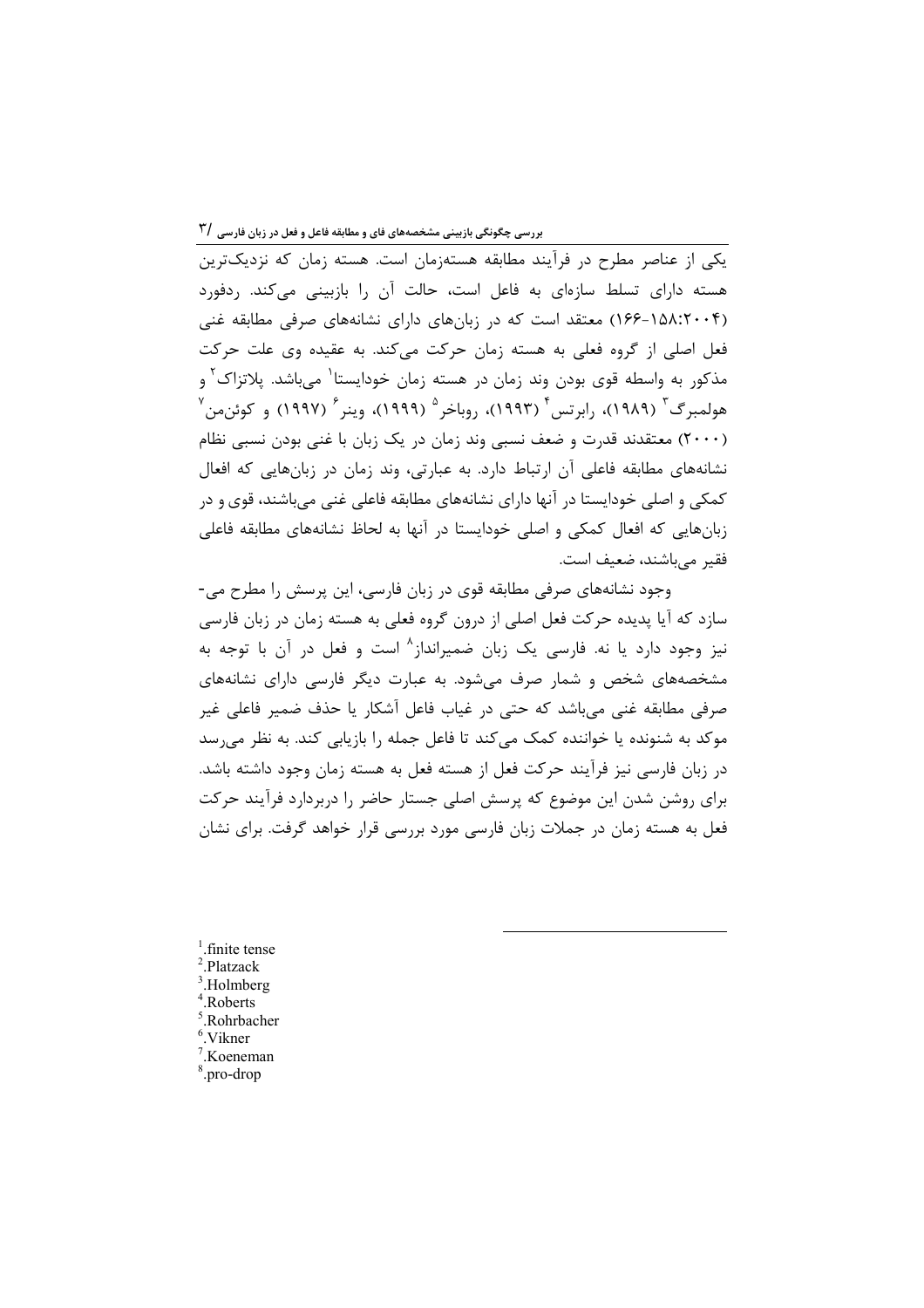۔<br>دادن این موضوع ابتدا باید وضعیت گروہ زمان در زبان فارسی از نظر هسته ابتدا<sup>\</sup> با هسته انتها<sup>۲</sup> بودن روشن شود.

### ۲-گروه زمان

مقولاتی مانند هسته زمان که اعطاءکننده نقش معنایی نیستند و یک فرافکن محسوب می شوند، در گروه مقولات نقش نما قرار میگیرند. هسته گروه زمان نشان دهنده زمان رویداد فعل می باشد و باعث برقراری رابطه مطابقه بین فعل و فاعل می شود. کریمی (۲۰۰۵). جایگاه هسته زمان در جملات فارسی را در سمت راست فعل در نظر می گیرد. به عبارت دیگر از نظر او گروه زمان از جمله مقولات هستهابتدا میباشد. یکی از دلایل کریمی در حمایت از فرضیه هستهابتدا بودن گروه زمان بر اساس جایگاه بند متممی در زبان فارسی میباشد. به عقیده وی جایگاه اصلی بند متممی در زبان فارسی بعد از فعل می باشد. به عقیده انوشه (۱۳۸۷ : ۶۲– ۶۵) در نظر گرفتن جایگاه بند متممی بعد از فعل توسط کریمی با اعتقاد وی به توالی SOV برای سازههای تشکیل دهنده جمله منافات دارد. به عبارت دیگر هستهانتها دانستن گروه فعلی در جملات دارای مفعول اسمی و هسته ابتدا دانستن آن در جملاتی که مفعول به صورت بند متممی تظاهر مییابد به معنی در نظر گرفتن دو جایگاه متفاوت برای هسته فعلی می باشد که به نوبه خود صورت مطلوبی نخواهد بود. علاوه بر آن در نظر گرفتن دو جایگاه زیرساختی متفاوت برای یک نقش معنایی واحد، نقش معنایی کنش پذیر، با فرضیه یکسانی اعطاء نقش های معنایی/ یوتا<sup>۳</sup>سازگاری ندارد. در مقاله حاضر فرض شد که زبان فارسی دارای ترتیب زیرساختی SOV و گروه زمان هستهانتها است. آیا تظاهر بند متممی در ساختهای (۴ الف و ب) ناقض فرض بالا نیست؟ ۴) الف. درست است که علی رفته (است). ب. این درست است که علی رفته است.

 $<sup>1</sup>$  head initial</sup>

 $2$ head final

<sup>3</sup>. UniformTheta Assignment Hypothesis/UTAH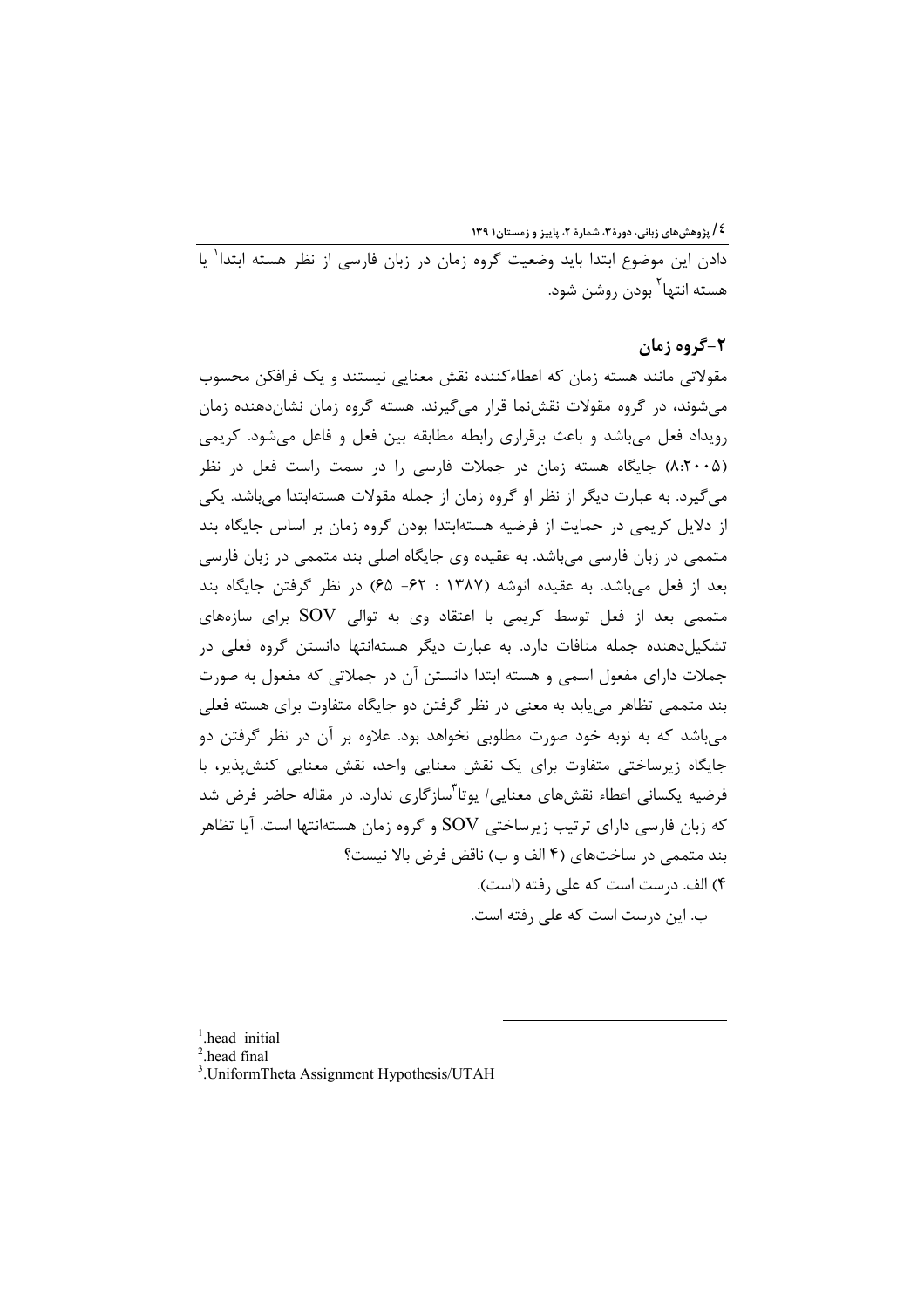$\circ$ بررسی چگونگی بازبینی مشخصههای فای و مطابقه فاعل و فعل در زبان فارسی  $\backslash$ 

دبیر مقدم (۱۹۸۲: ۵۷) و سهیلی (۱۹۷۶:۸۷) جایگاه بند متممی در زبان فارسی را پیش از فعل در نظر می گیرند. به نظر می رسد جمله (۴ الف و ب) در حالت بنیادی، قبل از اعمال هر گونه فرآیند حرکتی سازمها، به صورت جمله (۴ پ) می باشد. ۴) پ. این [که علی رفته است ] درست است. نحوه اشتقاق جمله (۴ الف) به صورت نمودار درختی (۴ ت) میباشد. ۴) ت.



همان طور که در نمودار درختی (۴ ت) مشاهده می شود بر فراز فرافکن بیشینه زمان، فرافکن بیشینه متممنما قرار دارد. با این فرض که هسته گروه متممنما دارای مشخصه [متممی] قوی است، می¤وان گفت که گروه متممی *که علی رفته است* که در درون گروه حرف تعریف در شاخص گروه زمان قرار دارد، تحت تأثیر مشخصه متممی قوی هسته متممنما به گروه مذکور حرکت میکند. در این مرحله جمله (۴ ب) تولید می شود. از آنجایی که حذف سازه *این* در جمله (۴ ب) مشکلی در معنی جمله ایجاد نخواهد کرد، می توان آن را حذف کرد. عدم تظاهر آوایی *این* به واسطه حذف مشخصههای آوایی آن است و مشخصههای شخص و شمار آن علی غم حذف مشخصههای آوایی هنوز در اشتقاق حضور دارند و به علت وجود همین مشخصهها است که گوینده یا شنونده بلافاصله می تواند سازه *این* را بازیابی کند. در پژوهش حاضر دادههای زبانی با تکیه بر فرض هستهانتها بودن گروه زمان در زبان فارسی مورد بررسی قرار مے گیرند.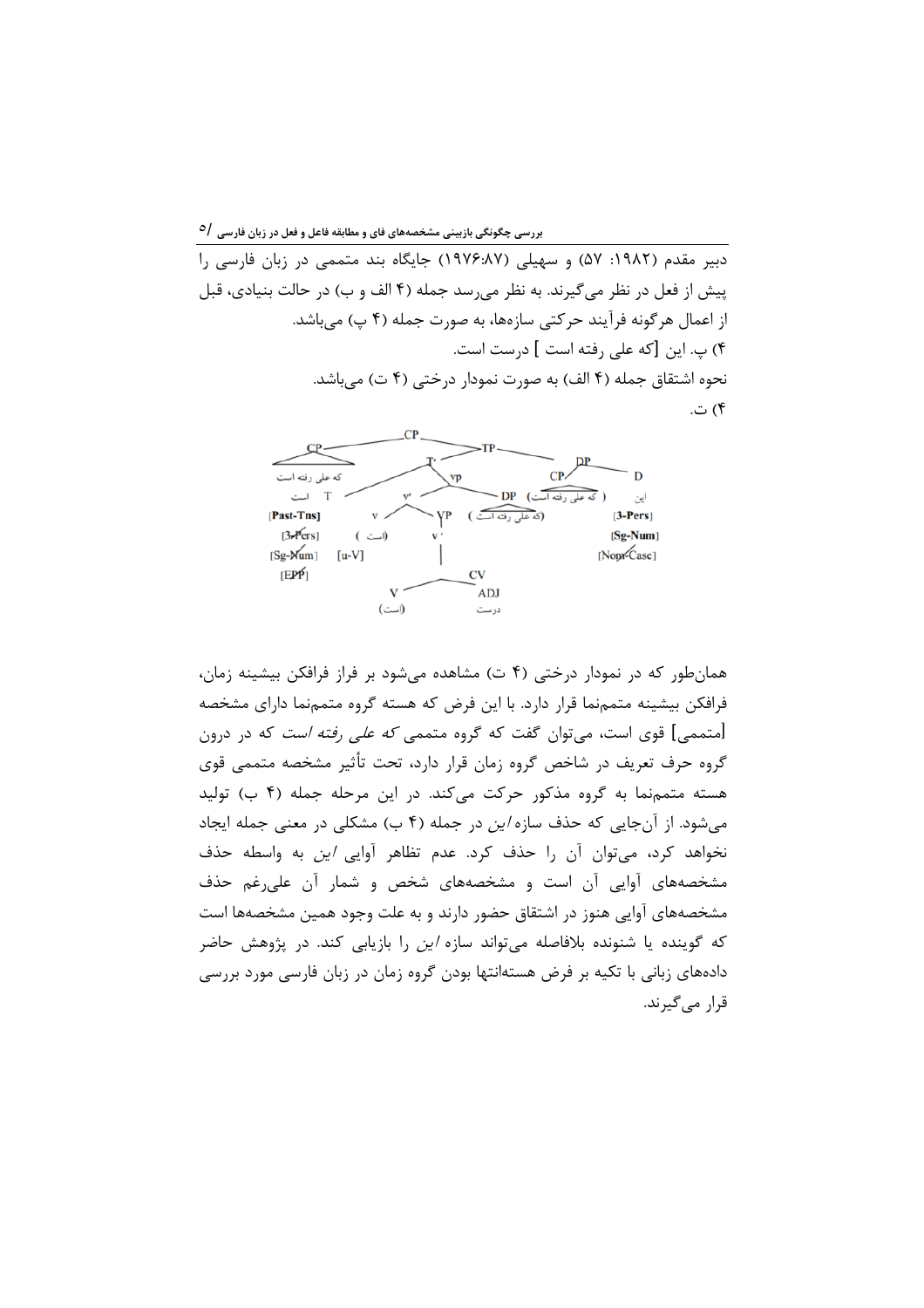**1/ پژوهشهای زبانی، دورهٔ ۳، شمارهٔ ۲، پاییز و زمستان۱۳۹** 

۳- ارزش گذاری مشخصه های فای و حالت فاعلی اجر (۲۴۶:۲۰۰۳) معتقد است که براساس نظریه گروه فعلی لایهای، فرآیندهایی همچون حذف<sup>٬</sup> یا پیش گذاری گروه فعلی<sup>٬</sup>، در واقع بر فرافکن بیشینه گروه فعلی یوستهای<sup>۳</sup> اعمال می شوند. به همین دلیل است که در زبان انگلیسی که فعل اصلی در آن به هسته زمان حركت نمي كند، حذف گروه فعلي منجر به حذف فعل اصلي ميشود. در چنين زبانهايي با حذف گروه فعلي، در صورت نبود فعل كمكي يا وجهي، به منظور یدید آمدن ساختی دستوری ناگزیر فعل کمکی do درج میشود. از طرف دیگر در زبانهایی مانند زبان فرانسه و گیلی اسکاتلندی<sup>۴</sup> که فعل در آنها به هسته زمان حرکت مي كند، در صورت حذف گروه فعلي، فعل اصلي به تنهايي تظاهر مي يابد. تظاهر فعل اصلي در جمله (۵) علي رغم حذف گروه فعلي حاكي از خروج فعل اصلي از هسته فعلي به هسته زمان مے باشد.

۵) کی به مریم گفتی؟ دیروز [ vp] گفتم.

پرسش تاییدی شاهد دیگری برای حرکت گروه فعلی به هسته زمان می باشد. در جمله (۶) حذف گروه فعلی منجر به حذف فعل اصلی و درج فعل کمکی نمیشود و این مسئله حاکی از ارتقاء فعل به هسته زمان میباشد.

۶) خودم ديدم كه تو همه چيز را به مريم گفتي، نگفتي؟

به لحاظ نظری این پرسش مطرح می شود که چرا فعل از هسته گروه فعلی به هسته گروه زمان حرکت می کند. به عقیده ردفورد ( ۲۰۰۴: ۱۶۰ ) می توان فرض کرد در زبانهایی که فعل در آنها از هسته گروه فعلی به هسته گروه زمان حرکت می کند، هسته زمان خودایستا دارای یک وند زمان با مشخصه فعلی قوی می باشد. به عبارت دیگر هرگاه در جملهای جایگاه هسته زمان به وسیله فعل کمکی پر نشده باشد، فعل برای پر کردن جایگاه قوی هسته زمان به آنجا حرکت می کند. به هر حال همیشه باید یک فعل کمکی و یا غیر کمکی در جایگاه هسته زمان خودایستا وجود داشته باشد. به عقیده ردفورد (۲۰۰۴-۱۱۶) اگر هستهزمان جایگاه قرار گرفتن مشخصههای زمان

- <sup>1</sup>.vp-ellipsis<sup>2</sup>.vp-fronting  $3$  little vp
- <sup>4</sup>.Scottish Gaelic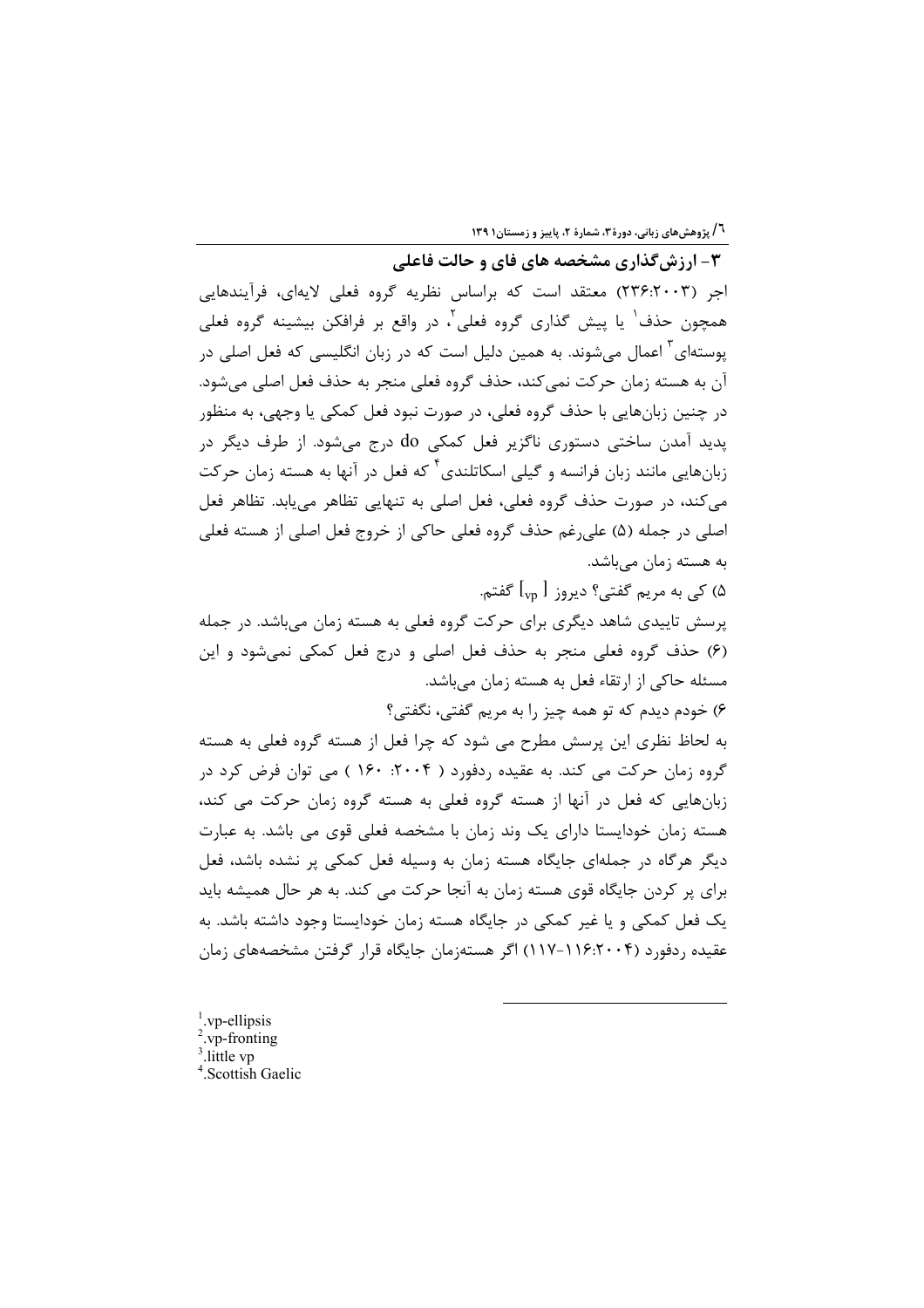زمان است. از آنجایی که افعال زماندار از نظر شخص و شمار با فاعل خود مطابقت میکنند، میتوان فرض کرد که وند زمان دارای مشخصههای شخص و شمار نیز هست. با توجه به آنچه گفته شد، نحوه ارزشگذاری مشخصههای فای و حالت فاعلی را در جمله (۷ الف) مورد بررسی قرار میدهیم. (٧) الف. من از او ترسيدم. نحوه اشتقاق جمله (۷ الف) را میتوان به صورت نمودارهای درختی (۷ بوپ) نشان داد. مشخصههای خوانش $\mu$ نیر به صورت توپر یشان داده شدهاند. همانطور که در نمودار (۷ ب) مشاهده می شود، مشخصههای فای فاعل و مشخصه زمان هسته زمان، خوانش پذیر و مشخصههای فای هسته زمان و مشخصه حالت فاعل خوانشiاپذیر هستند. در نمودار (۷ ب) مشخصههای شخص و شمار هسته زمان به علت خوانشiاپذیر بودن از پیش (در واژگان) ارزش گذاری نشدهاند، بنابراین هسته زمان (کاونده) به منظور حذف مشخصههای خوانش نایذیر خود، در قلمرو تحت تسلط سازهای ش به دنبال سازه

هدف میگردد تا با برقراری رابطه مطابقه، مشخصههای شخص و شمار خوانشiاپذیر خود را ارزش گذاری کند. ضمیر *من* در شاخص گروه فعلی پوستهای با داشتن مشخصههای شخص و شمار از پیش ارزش گذاری شده و مشخصه حالت ارزش گذاری نشده نقش هدف را ایفاء مے کند. ۷) ب

 $T'$ T. vp تر سید من **VP** [Past-Tns]  $[1-Pers]$ PP  $[u-Pers]$  $[Sg-Num]$ (ترسید) V  $[u-Num]$  $[u-V]$   $(i, \omega)$  $[u-Case]$ از او  $[EPP]$ 

 $1$  bold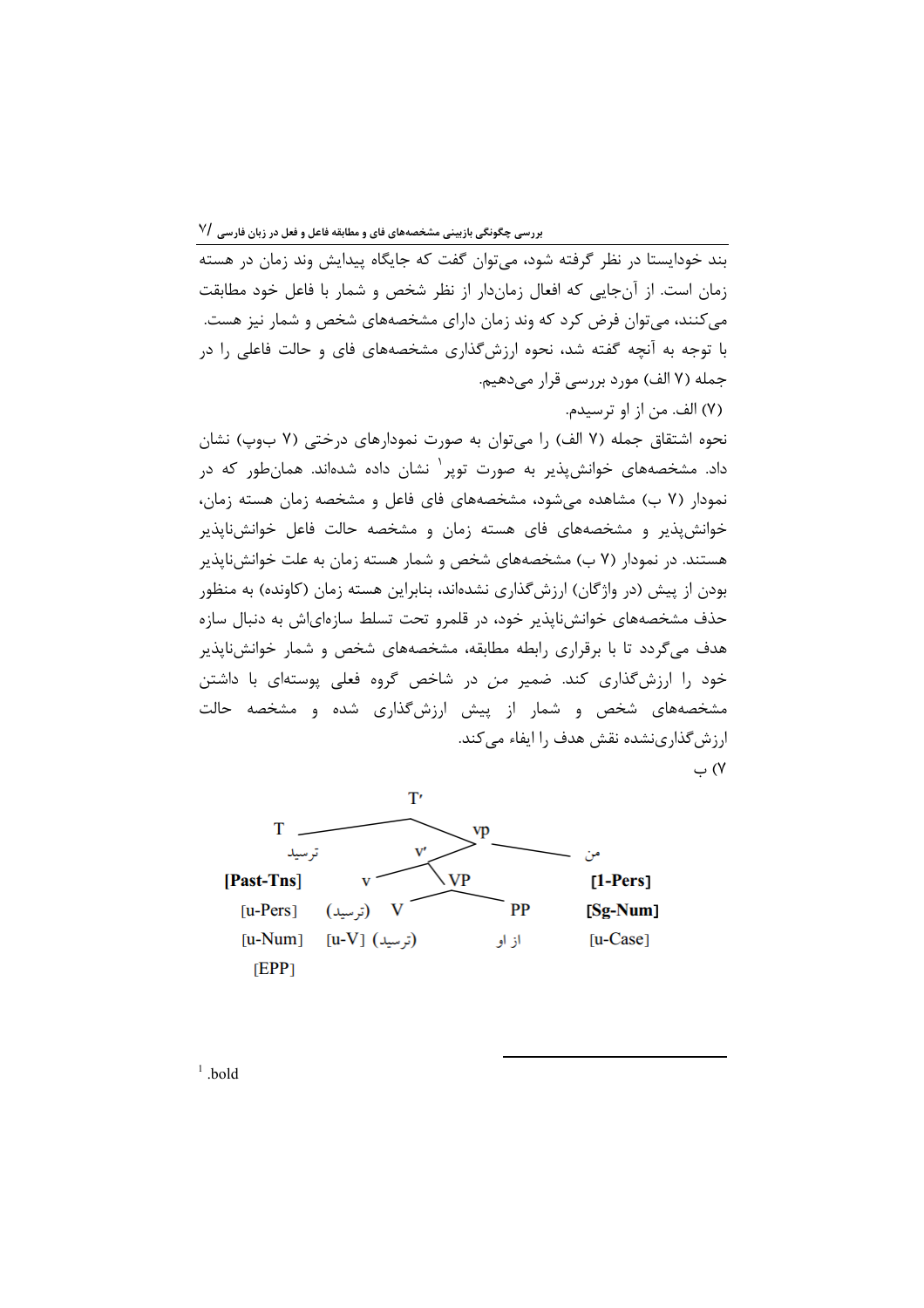



همان طور که در نمودار (۷ پ) نشان داده شده است، رابطه مطابقه بین کاونده *ترسید* و هدف من برقرار میشود. یک انعکاس از رابطه مذکور این است که مشخصههای شخص و شمار ارزشگذارینشده کاونده *ترسید* به وسیله هدف *من* ارزشگذاری می شود. ارزش گذاری مستلزم رونوشت مشخصه <sup>۱</sup> است که می توان آن را به صورت قاعده (٨) بيان كرد (ردفورد،٢٠٠۴-٢٨۶).

(٨) , ونوشت مشخصه

اگر a در ازای مشخصه  $[~\mathrm{F}]$  ارزش گذاری شده باشد و  $\beta$  در ازای همان مشخصه  $\alpha$ ارزش کذاری نشده باشد، اگر  $\beta$  با a مطابقت داشته باشد. ارزش مشخصه  $[~\mathrm{F}]$ سازه  $\alpha$  بر روی $\beta$  رونوشت زده مے شود.  $[F]$ 

در نتیجه این فرآیند ارزش مشخصههای شخص و شمار *من* برروی *ترسید* رونوشت زده می شود. بعد از اعمال فرآیند رونوشت مشخصه نمودار (۷ ب) به صورت نمودار (۷ پ) تظاهر می یابد. انعکاس دوّم رابطه مطابقه بین *ترسید* و *من* این است که مشخصه ارزش گذاری نشده حالت *من* به وسیله *ترسید* ارزش گذاری می شود. ازآن جایی که فقط افعال کمکی زماندار دارای نهاد فاعلی هستند میتوان فرض کرد که این مشخصه زمان کاونده است که وظیفه اعطای حالت فاعلی<sup>۲</sup> به هدف ۱٫ دارد. بنابراین می توان قاعده (۹) را در مورد اعطای حالت فاعلی بیان کرد (همان منبع:۲۸۶).

 $<sup>1</sup>$ . Feature-Copving</sup>

<sup>2</sup>. Nominative Case Assignment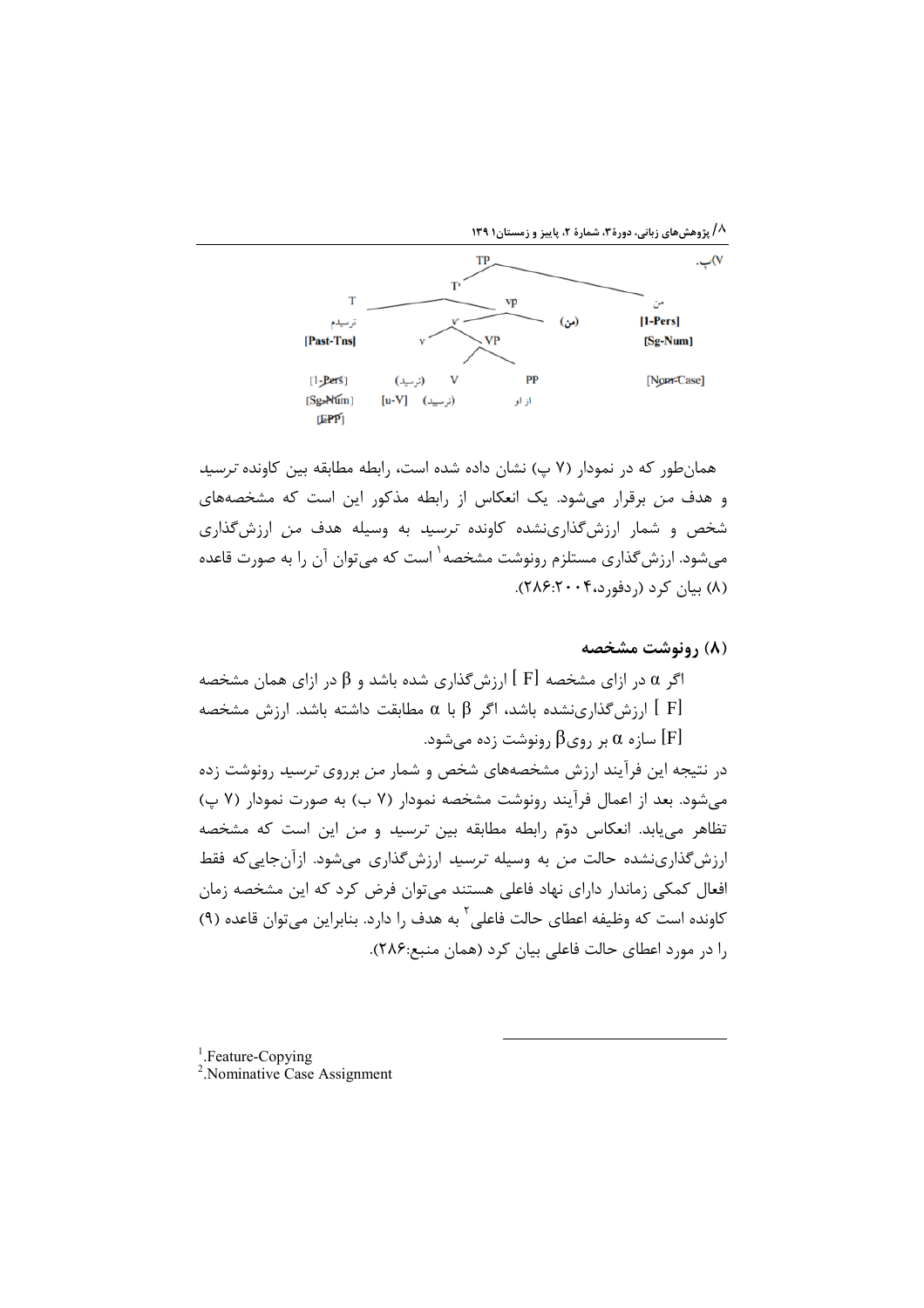.<br>(۹) اعطای حالت فاعلی

هدفی که به لحاظ مشخصه حالت ارزشگذاری نشده است به وسیله کاوندهای که زمان مشخصی دارد با مشخصه فاعلی ارزشگذاری میشود. اگر کاونده و هدف به لحاظ مشخصههای فای (φ) با یکدیگر هماهنگ باشند.

از آنجایی که در نمودار (۷ پ) مشخصههای شخص و شمار *ترسید* با مشخصههای شخص و شمار *من* هماهنگ است و *ترسید* دارای زمان مشخصی (گذشته) است. مشخصه حالت ارزش گذاری نشده *من* به صورت فاعلی ارزش گذاری می شود. چون تمام مشخصههای همراه *ترسید* ارزش *گ*ذاری شدهاند، *ترسید* بالاخره می تواند در نظام آوایی به صورت فعل گذشته ساده اول شخص مفرد بازنمود يابد. ضمير *من* نيز به منظور اقناع مشخصه [اصل فرافکن گسترده]<sup>\</sup> قوی هسته زمان به شاخص آن حرکت می *ک*ند.

در ادامه نحوه ارزش گذاری مشخصههای فای و حالت فاعلی را در جمله مرکب مورد بررسی قرار میدهیم. نحوه اشتقاق جمله (١٠ الف) به صورت نمودار (١٠ ب) مي باشد.

(١٠) الف. آنها به او اهميت ندادند.

 $\cup$ ب.



در افعال مرکب تنها جزء فعلی به هسته زمان ارتقاء می یابد. به نظر می <sub>د</sub>سد هسته نفی در زبان فارسی به علت ویژگی وندی خود نیاز به پایهای با مشخصه مقولهای  $\hbox{[ N ]}$  - , + V] دارد. از آنجایی که هسته نفی در زبان فارسی تنها پیش از فعل تظاهر می بابد، پذیرش چنین فرضی دور از ذهن به نظر نمی رسد. حرکت فعل *داد با مشخصه* [ N - , + V] نياز هسته نفي ,ا به پايه فعلي اقناع مي كند. در مرحله بعد هسته نفي + فعل *داد به هسته زمان ح*رکت مے کنند. پس از حرکت هسته نفی و بخش فعل*ی داد* به هسته زمان،

<sup>1</sup>.Extended Projection Principle/EPP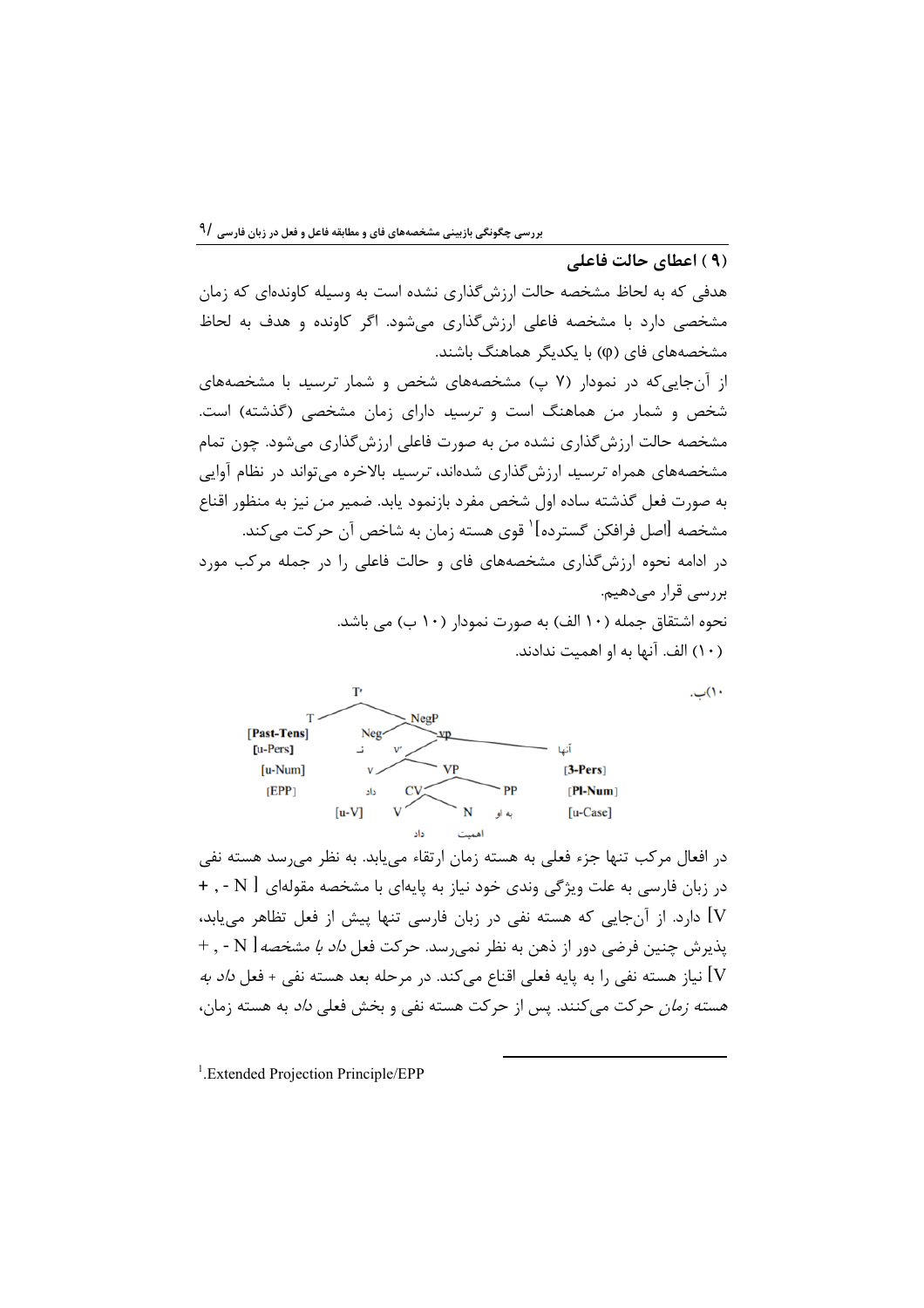**\* ۱/ پژوهشهای زبانی، دورهٔ ۳، شمارهٔ ۲، پاییز و زمستان۱۳۹** 

مشخصه زمان (کاونده) به منظور ارزش گذاری مشخصههای خوانش ناپذیر فای خود (شخص و شمار) با ضمیر *آنها* در شاخص گروه فعلی بیرونی وارد رابطه مطابقه می شود. لازم به ذکر است که ضمیر *آنها* به علت داشتن مشخصههای فی از پیش ارزشگذاری شده و مشخصه حالت ارزش گذاری نشده می تواند نقش هدف را ایفاء کند. همان طور که در نمودار (۱۰ پ) نشان داده شده است، در جریان برقراری رابطه مطابقه بین هسته زمان، مشخصههای شخص و شمار هسته زمان به صورت [سوّم شخص جمع] ارزش گذاری مے شوند.



مشخصه حالت ضمیر *آنها* نیز توسط هسته زمان ارزش [فاعلی] پیدا می *ک*ند. بعد از این مرحله، ضمیر *آنها* به منظور اقناع مشخصه [اصل فرافکن گسترده] هسته زمان به شاخص آن حرکت میکند. مشخصههای خوانشناپذیر پس از ارزشگذاری در سطح صورت منطقی حذف می شوند. مشخصه زمان [گذشته] و مشخصههای [سوّم شخص جمع] هسته زمان و حضور هسته نفي در هسته زمان باعث ميشوند تا جزء فعلي *دادن* در صورت آوایی به صورت *ندادند* تظاهر یابد. در زیربخش بعدی به نحوه بازبینی مشخصههای فای و حالت فاعلی در ساختهای دارای گروه نمود پرداخته می شود.

## ۰-۳ گروه نمود استمراری

 $\cup$  ().

نمود استمراری یا ناقص نشاندهنده تکرار یا تداوم یک رخداد میباشد. نمود استمراری در زبان فارسی با حضور پیشوند *می به تنهایی و یا* همراه زمان حال و گذشته فعل *دار ا داشت* تظاهر می یابد. در این قسمت به منظور نشان دادن نحوه بازبینی مشخصههای فای و حالت فاعلی در ساخت استمراری، نحوه اشتقاق جمله (۱۱ الف) را مورد بررسی قرار میدهیم. نحوه اشتقاق جمله (۱۱ الف) را میتوان به صورت نمودارهای درختی (١١ ب و پ) نشان داد. ١١ ) الف. علي مشق هايش را دارد مي نويسد.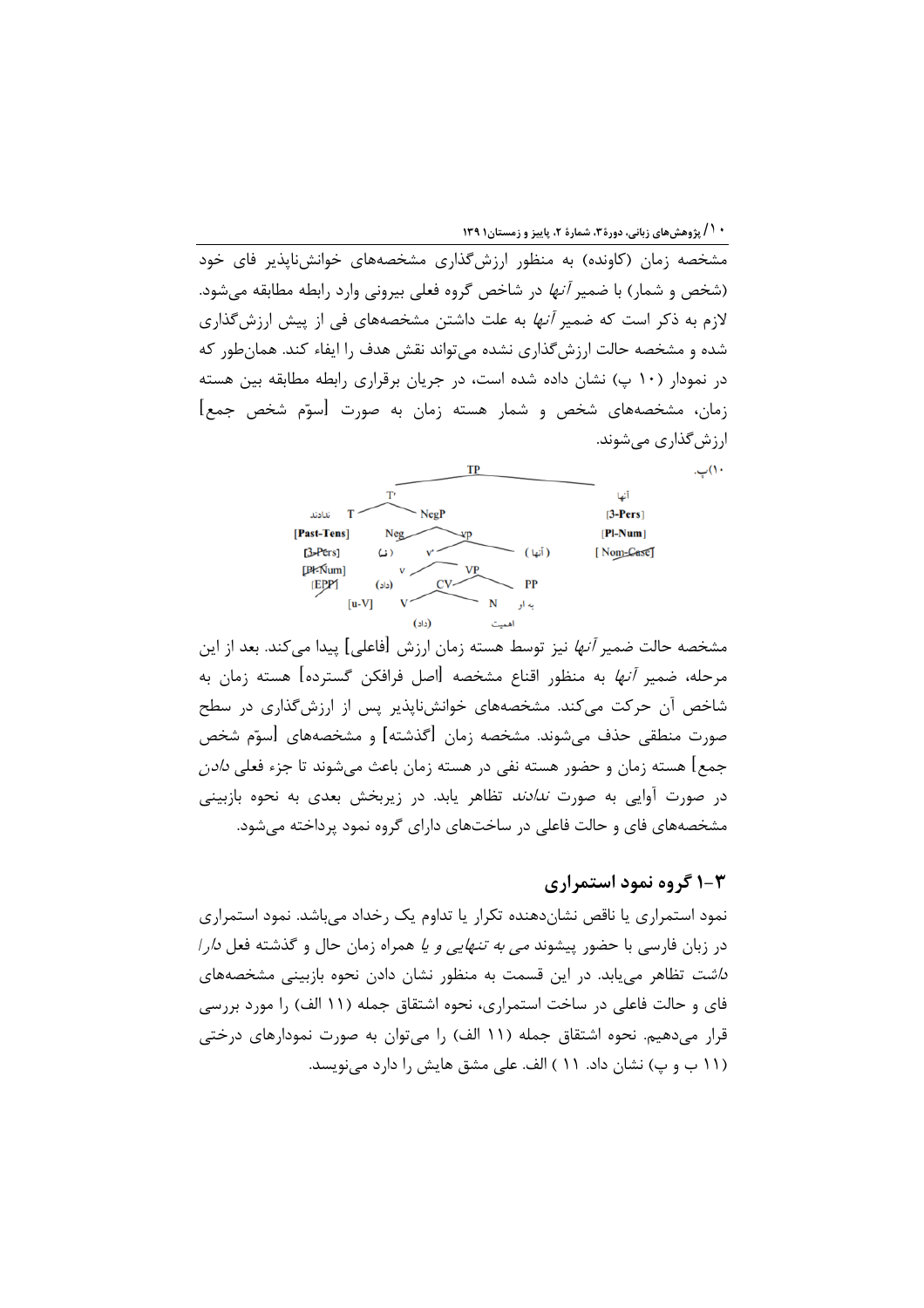

در مرحله اوّل بن فعل*ی نوشت* تحت تاثیر مشخصه فعلی قوی هسته فعل پوستهای به هسته مذکور حرکت می کند. با فرض هستهانتها بودن گروه نمود استمراری، فعل معین *دار* یا *داشت* و پیشوند *می* در هسته گروه استمراری<sup>٬</sup> قرار داده شدهاند. در این بخش نیز مشابه به آن چه که در مورد هسته نفی گفته شد، می توان فرض کرد که هسته استمراری می در زبان فارسی به علت ویژگی وندی خود نیاز به پایهای با مشخصه مقوله ای  $[+V,-N]$  دارد. پایه مذکور باید از سمت چپ به *می ض*میمه شود. از آنجایی که مے استمراری در زبان فارسی تنها پیش از فعل تظاهر می بابد، پذیرش چنین فرضی دور از ذهن به نظر نمی رسد. حرکت فعل *نوشت* به هسته استمراری و قرار گرفتن آن در سمت چپ *می* نیاز *آن* را به پایه فعلی اقناع می *ک*ند.



همان طور که در نمودار (۱۱ پ) مشاهده می شود، کل عناصر زبانی موجود در هسته استمراری (داشت+ می+ نوشت) به هسته گروه زمان حرکت میکنند.هسته زمان به منظور ارزش گذاری مشخصههای فای خوانش ناپذیر خود وارد رابطه مطابقه با گروه اسمے *علی* مے شود. گروہ اسم*ی علی* به علت وجود مشخصه خوانشiبایذیر

 $^{1}$ .prog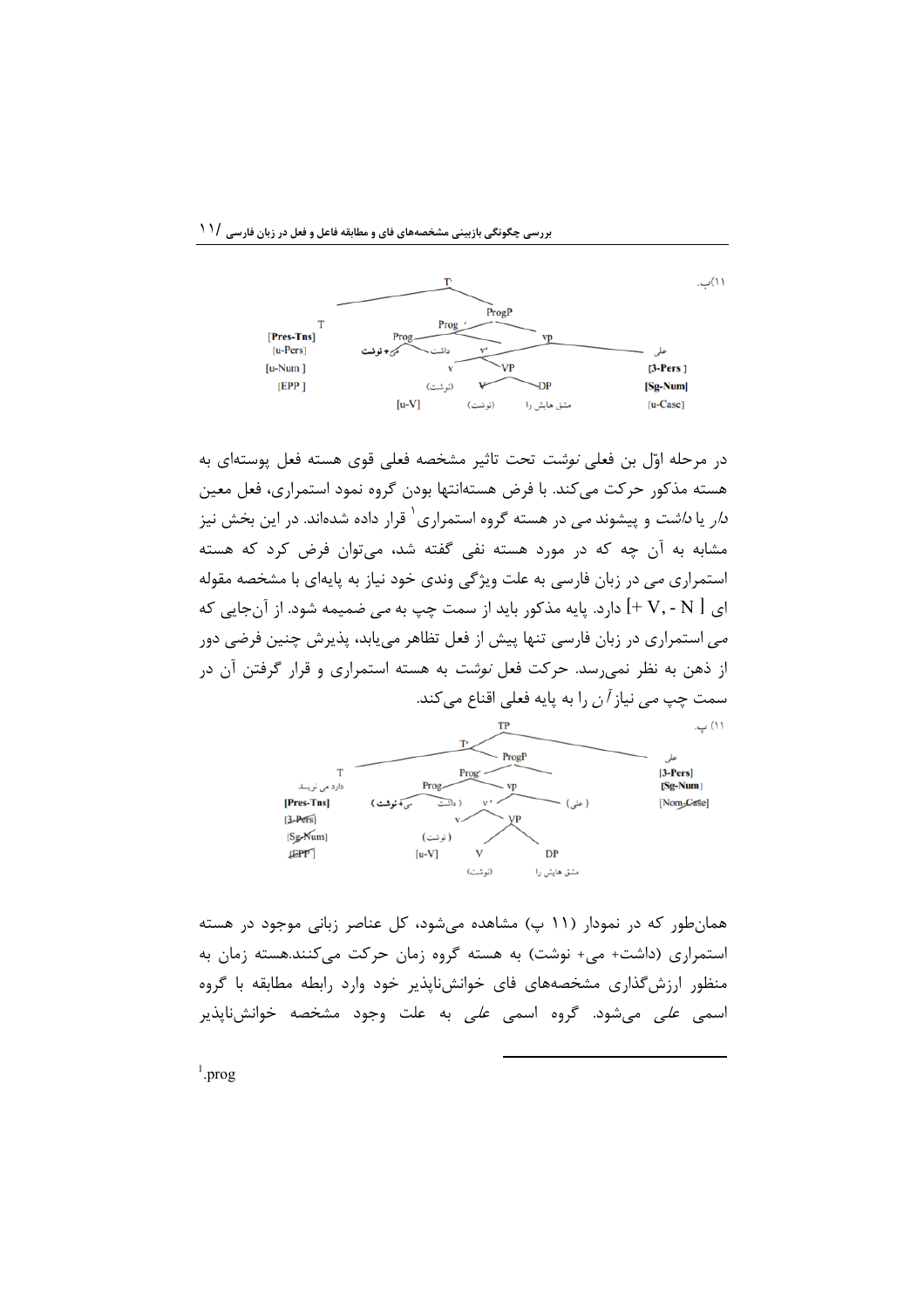۱۲ / پژوهش های زبانی، دورهٔ۳، شمارهٔ ۲، پاییز و زمستان۱۳۹

ارزش گذاری نشده حالت خود فعال می باشد. در جریان برقراری رابطه مطابقه بین هسته زمان و گروه اسمی *علی* مشخصههای شخص و شمار هسته زمان به صورت [سوّم شخص مفرد] ارزشگذاری میشوند. تظاهر مشخصه زمان [حال] و مشخصه [سوّم شخص مفرد] هسته زمان باعث تولید دارد می;نویسد در صورت آوایی می,شود. گروه اسمی *علی* نیز از هسته زمان حالت فاعلی دریافت کرده و به منظور اقناع مشخصه [اصل فرافکن گسترده] هسته زمان به شاخص گروه مذکور حرکت می کند. مشخصههای خوانشiایذیر فای هسته زمان و مشخصه حالت خوانشiایذیر ضمیر *علی* پس از ارزش گذاری حذف مے شوند.

۲-۲- تعامل نظریه بازبینی با فرافکن نمود کامل

نمود کامل در زبان فارسی با استفاده از افعال کمکی *است* و *بود* نشان داده میشود. در این زبان می توان برای ساختهایی که دارای نمود کامل هستند، یک گروه نمود کامل در نظر گرفت که هسته آن جایگاه قرار گرفتن افعال کمکی *است* یا *بود* میباشد. می توان فرض کرد که هسته گروه نمود کامل نیز مانند هسته گروههای نقش نمای نفی و نمود استمراري داراي وندي با مشخصه فعلي قوي است كه باعث جذب فعل واژگاني و یا سازهای با مشخصه  $\mid \rm{+} \; V, \text{-} \; N \mid$  از هسته گروههای پایینتر میشود. برای روشن شدن موضوع، نحوه اشتقاق جمله (١٢ الف) ,ا مورد بررسي قرار مي دهيم. نحوه اشتقاق جمله (١٢ الف) را مي توان به صورت نمودار درختي (١٢ ب) نشان داد. (١٢) الف. على درسش را خوانده است.



جمله (١٢ الف) داراي ساخت حال كامل مي باشد. در نمودار (١٢ ب) در هسته گروه نمود «وند نمود …ـــه+ است» قرار دارد. مي توان فرض كرد كه وند نمود (*…ــه*)، به پايهاي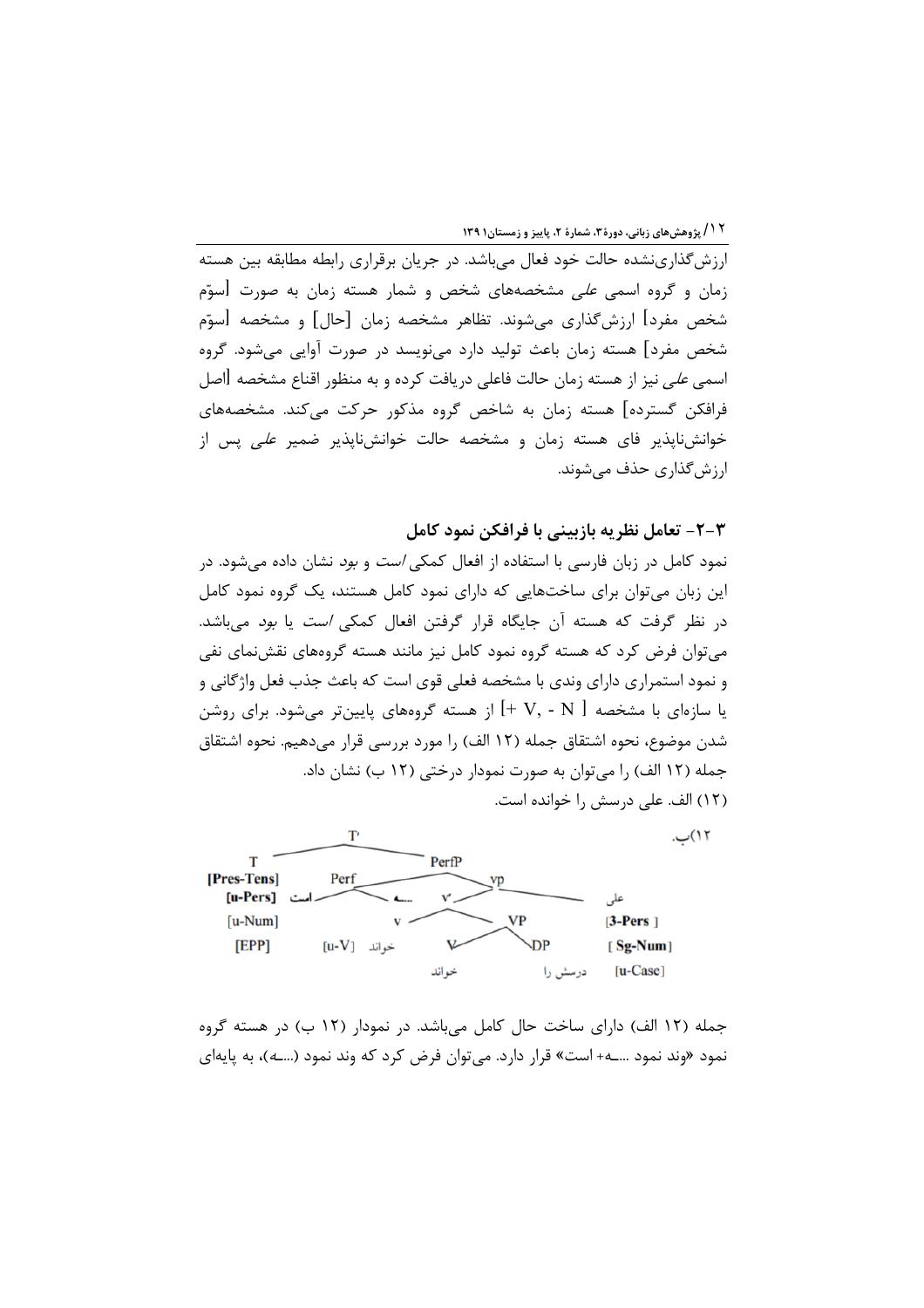با مشخصه [ V, - N +] نياز دارد. از آنجايي كه *...ـه* پسوند است، پايه مذكور بايد از سمت راست به آن ضمیمه شود. در ادامه، نمودار (۱۲ پ)، فعل *خواند* به هسته نمود حرکت میکند و از سمت راست با وند نمود ترکیب میشود. در مرحله بعد، مشخصه فعلي قوى هسته زمان باعث جذب *خوانده+ است* به هسته زمان مي شود. هسته زمان به منظور اقناع مشخصههای فای ارزشگذارینشده خود وارد رابطه مطابقه با گروه اسمی علی میشود. گروه اسمی مذکور با داشتن مشخصههای فای از پیش ارزش گذاری شده و مشخصه حالت ارزش گذاری نشده می تواند نقش هدف را در فرآیند مطابقه ایفاء کند. در جریان برقراری رابطه مذکور، مشخصههای فای هسته زمان به صورت [سوم شخص مفرد] ارزشگذاری میشوند. مشخصه حالت گروه اسمی *علی* نیز به وسیله هسته زمان به صورت [فاعلى] ارزشگذارى مىشود. تركيب وند نمود (*...ــه*) با پايه فعلى *خواند* باعث می شود تا فعل مذکور در صورت آوایی به صورت *خوانده* تظاهر یابد. مشخصه خوانش-پذیر زمان و مشخصههای خوانش ناپذیر فای هسته زمان در بخش آوایی بر روی فعل *است* تظاهر می بابند در نتیجه فعل کمکی مذکور در بازنمون به صورت *است* تظاهر می یابد. مشخصههای خوانش نایذیر فای هسته زمان و مشخصه خوانش نایذیر حالت فاعلی در سطح صورت منطقی حذف میگردند. گروه اسمی *علی* به منظور اقناع مشخصه[اصل فرافکن گسترده] هسته زمان به شاخص آن حرکت می،کند. TP ۱۲)پ.



نحوه اشتقاق جمله (١٣)، فعل مركب، مانند نحوه اشتقاق جمله (١٢) مي باشد. تنها تفاوت این است که هنگام حرکت فعل از هسته فعل درونی، تنها جزء فعلی فعل مرکب *پایین آمدن* به گرههای بالاتر حرکت میکند. جزء فعلی *آمدن* پس از قرار گرفتن در هسته زمان با گروه اسمی *همه* وارد رابطه مطابقه می شود. ۱۳) همه از کوه پایین آمده بودند.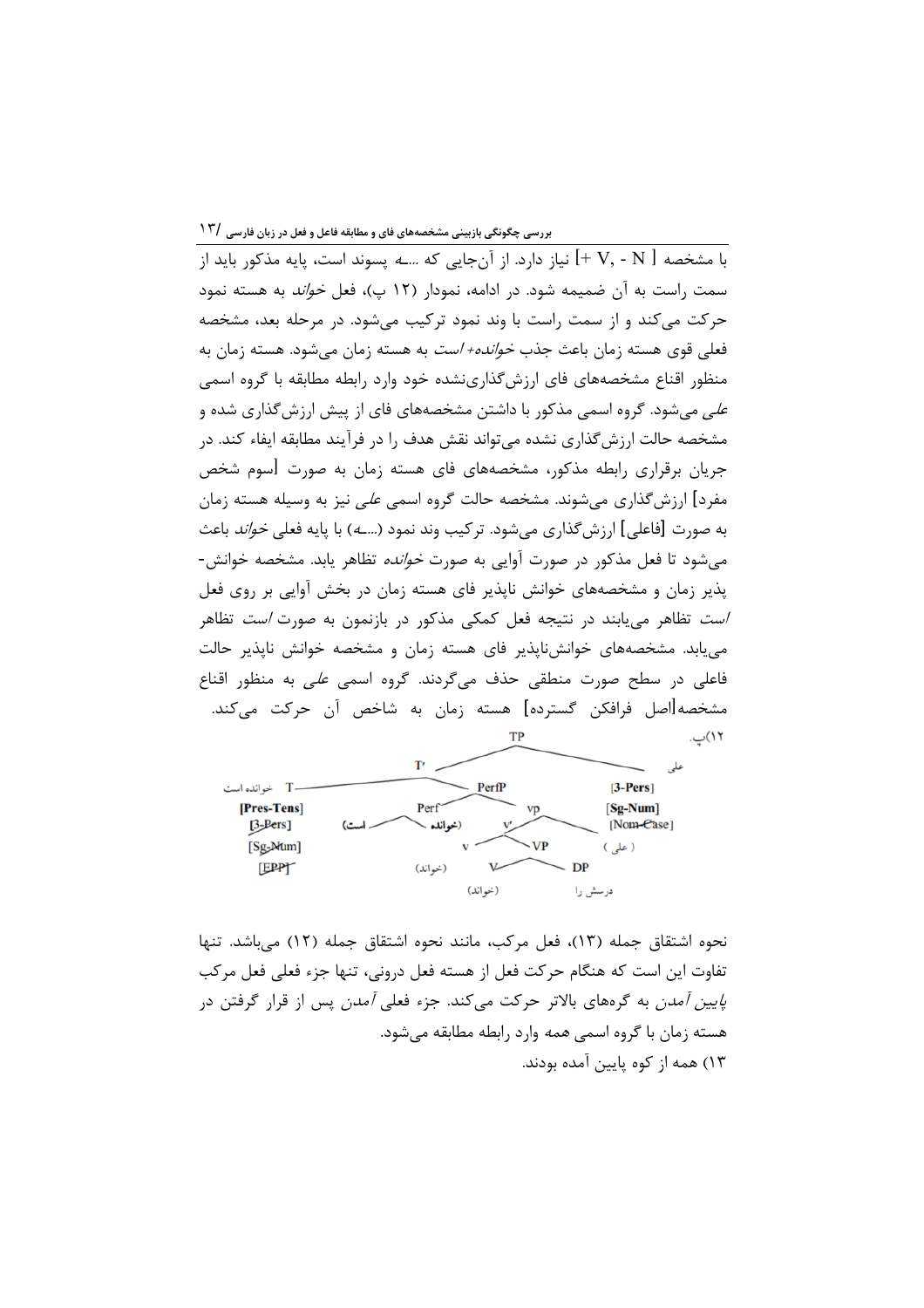٣-٣ - ساخت محمول

# دبیرمقدّم ( ۱۳۶۴: ۳۵ ) معتقد است که فعل معین *شدن* تا پیش از دوره فارسی نوین كلاسيك، تنها يك فعل لازم حركتي بوده است و پس از اين دوره تنها به عنوان فعل معین مجهول ساز به کار رفته و نقش سابق خود را از دست داده است. وی معتقد است که در روزگاران گذشته، صفت مفعولی *کرده* در ساخت مجهول افعال مرکبی که در صورت معلومشان دارای فعل *کرد* بودند، تظاهر می یافتهاست. لیکن امروز در جریان یک تحول تاريخي بخش فعلى صفت مفعولي آنها حذف شده و پيامد اين حذف بروز ابهام به دلیل شباهت ظاهری با ساختهای آغازین است (دبیر مقدم،۱۳۶۴: ۳۶).

شاید بتوان چنین بیان کرد که به تبع تحول تاریخی که منجر به حذف صفت مفعولی *کرده* شده است، ترکیبهای «اسم/ صفت + شدن» در قیاس با ترکیبهای « اسم/صفت + كردن/ دادن/...» تصوير فعل مركب را به ذهن تداعى مى كنند. براى روشن شدن موضوع نحوه اشتقاق جمله (۱۴ الف) را مورد بررسی قرار میدهیم. نحوه اشتقاق جمله (۱۴ الف) به صورت نمودار درختی (۱۴ ب) می باشد. (١۴) الف. این اقوال یاد کرده شد ... (تاریخ بلعمی: ۴۳۹) ١٤)پ.



در نمودار (۱۴ ب)، جایگاه اولیه فعل مرکب *یاد کردن* در هسته فعل درونی میباشد. در مرحله اول، مشخصه فعلى قوى هسته فعل پوستهاى باعث جذب جزء فعلى كرد میشود. جایگاه گروه مجهول درست بالای گروه فعلی بیرونی میباشد. در جایگاه هسته گروه مجهول « وند مجهولساز ـه + شد » قرار دارد. در مورد ساخت مجهول نیز  $[+V,$  - N میتوان فرض کرد که وند مجهولساز ـه، به پایهای با مشخصه مقولهای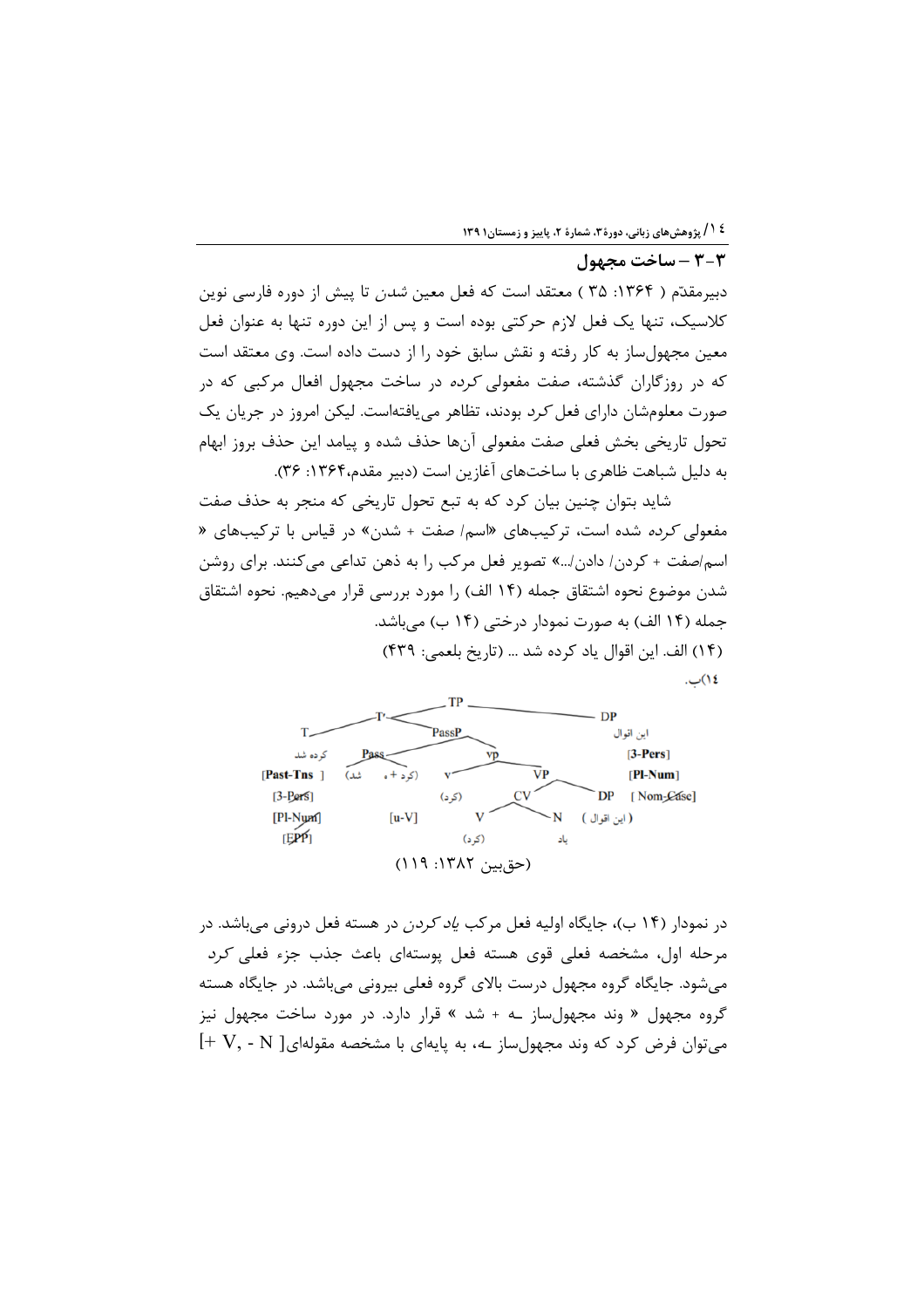نیا; دارد. مشخصه مذکور باعث می شود تا هسته مجهول سازه دارای مشخصه مقولهای [ ↓ √ √ √ √ موجود در گره پایینتر را جذب کند. پایه مذکور باید از سمت راست به √ پسوند *ه* ضمیمه شود. حرکت فعل *کرد* به هسته نمود و قرار گرفتن آن در سمت راست ه نیاز آن را به پایه فعلی اقناع می کند؛ و به این ترتیب همان طور که در نمودار (۱۴ ب) نشان داده شده است، فعل *کرد* به هسته مجهول حرکت میکند و با *وند مجهول ساز ــه*  $[+V, -N]$ ترکیب می شود. در مرحله سوم، *کرده + شد* که دارای مشخصه مقولهای است تحت تاثیر مشخصه فعلی قوی هسته زمان به هسته مذکور حرکت می کنند. در مرحله چهارم، هسته زمان به منظور ارزش گذاری مشخصههای فای خوانشiاپذیر خود با گروه اسمی *این اقوال*، که در جایگاه متمم فعل قرار دارد، وارد رابطه مطابقه میشود. در جریان برقراری رابطه مذکور، مشخصههای فای خوانشiپذیر هسته زمان به صورت [سوم شخص جمع] ارزشگذاری می شوند. به نظر می رسد فعل *یاد کرده شد* دارای شناسه انتزاعی با مشخصه شمار جمع باشد که حضور آوایی ندارد. از آنجایی که فعل مجھول نمی تواند به گروہ اسم*ی این اقوال* حالت مفعولی اعطاء کند، مشخصه حالت گروه اسمی مذکور توسط هسته زمان ارزش فاعلی پیدا میکند و به منظور اقناع مشخصه [اصل فرافکن گسترده] هسته زمان به شاخص آن حرکت میکند. مشخصه زمان و مشخصههای فی ارزش گذاری شده هسته زمان باعث می شود تا عنصر مجهولساز شد در بخش آوایی به صورت شد تظاهر یابد. به نظر می رسد جایگاه گروه نفی در ساخت های معلوم بر فراز گروه فعلی و در ساخت های مجهول بر فراز گروه مجهول باشد.

۴-۳ نحوه باز بینی مشخصههای فای و حالت فاعلی در ساخت آینده از میان سه فعل وجهی *خواستن، توانستن، بایستن*، فعل *خواستن* برای بیان قصد و زمان آینده به کار میرود. *خواستن* در زبان فارسی هم به عنوان فعل اصلی و هم به عنوان فعل وجهی (کمکی) به کار می رود. همه دستورنویسان و زبانشناسان در مورد دلالت فعل وجهي *خواستن* بر زمان آينده اتفاق نظر دارند (حق بين ١٣٧٠: ١٢٢). حال به تحلیل ساخت آینده در چارچوب رویکرد پژوهش حاضر می بردازیم. نحوه اشتقاق جمله (۱۵ الف) را می توان به صورت نمودار درختی (۱۵ ب) نشان داد. همان طور که در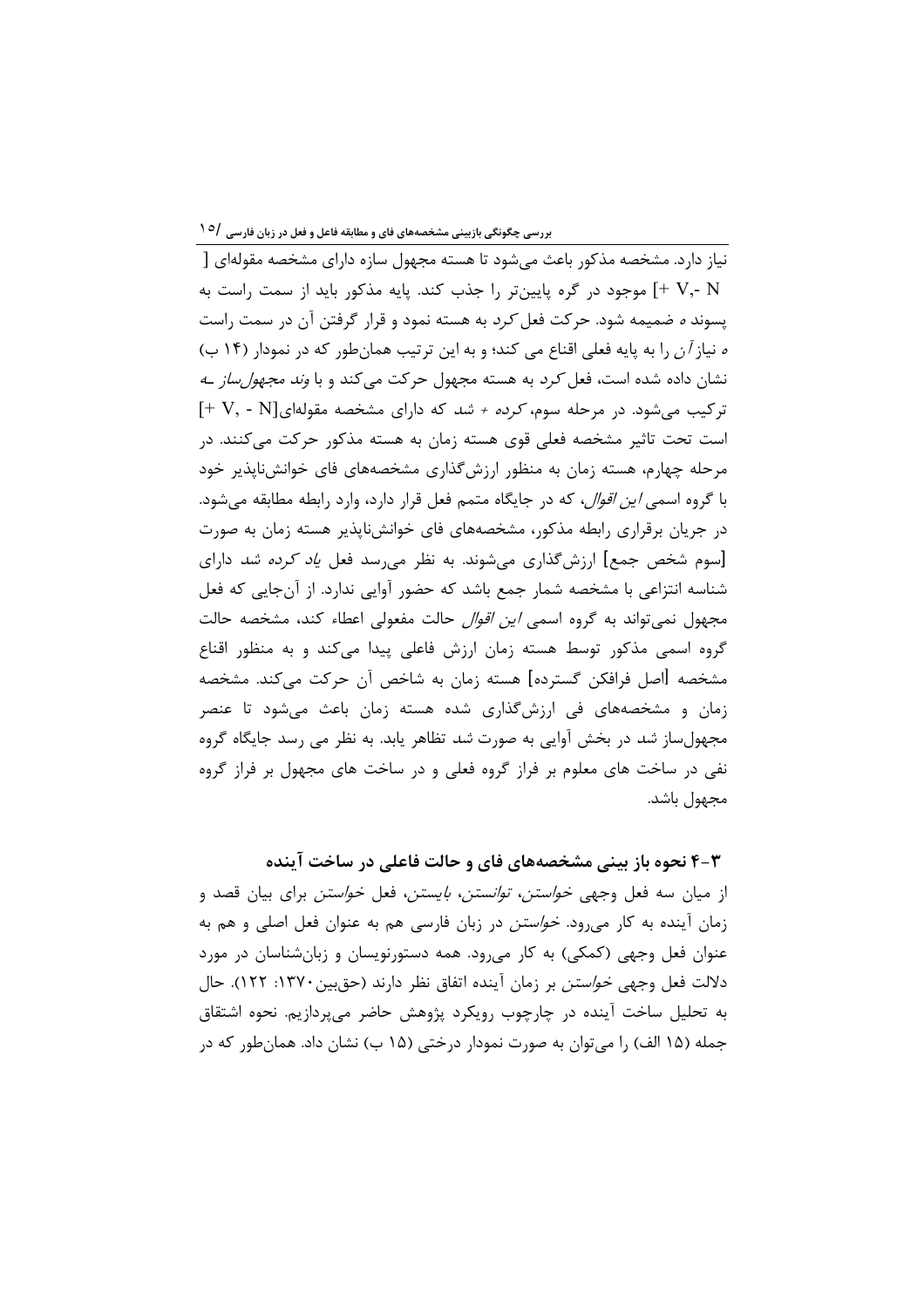۱ ۱ / پژوهش های زبانی، دورهٔ ۳، شمارهٔ ۲، پاییز و زمستان۱ ۱۳۹

نمودار (۱۵ ب) مشاهده می شود فعل آیندهساز *خواست* در هسته گروه افعال کمکی وجود دارد. از آن جایی که فعل آیندهساز *خواست* هیچ گاه به تنهایی به کار نمی رود و همواره با فعل دیگری تظاهر مییابد، میتوان برای فعل آیندهساز *خواست* نیز یک مشخصه فعلی قوی در نظر گرفت. مشخصه مذکور باعث می شود تا خواست سازه دارای مشخصه مقولهای [ V, - N +] موجود در گره پایینتر را جذب کند. (١۵ ) الف. سهراب كتابها را خواهد فرستاد.



با توجه به آنچه گفته شد، فعل *فرستاد* تحت تاثیر مشخصه فعلی قوی *خواه* به هسته زمان جذب میشود. *فرستاد* پس از قرار گرفتن در هسته زمان تحت تأثیر مشخصه [وجهي] فعل *خواه* مشخصه خوانشiاپذير تصريف خود را به صورت مشخصه] وجهي] ارزشگذاری میکند و در بخش آوایی به صورت فرستاد تظاهر می یابد. هسته زمان (کاونده) به منظور ارزش گذاری مشخصههای فای خوانش نایذیر خود با گروه اسمی *سهراب* وارد رابطه مطابقه می شود. گروه اسم*ی سهراب* به علّت مشخصه حالت خوانش ناپذیر خود فعال است. هسته زمان پس از برقراری رابطه مطابقه با گروه اسمی *سهراب* (هدف)، مشخصههای شخص و شمار خود را به صورت [سوم شخص مفرد] ارزش گذاری می کند. گروه اسمی *سهراب* نیز از هسته زمان حالت فاعلی دریافت کرده و به منظور اقناع مشخصه[اصل فرافكن گسترده] هسته زمان به شاخص آن حركت مى كند. مشخصههای فای خوانش ناپذیر فعل و مشخصه خوانشiاپذیر حالت فاعل پس از ارزش گذاری حذف می شوند. مشخصههای فای ارزش گذاری شده هسته زمان در بخش آوایی بر روی فعل وجهی *خواست* نمایان شده و فعل مذکور به صورت *خواهد* تظاهر می یابد. به این ترتیب نمودار (۱۵ ب) به صورت نمودار (۱۵ پ) نمایان می شود. ممکن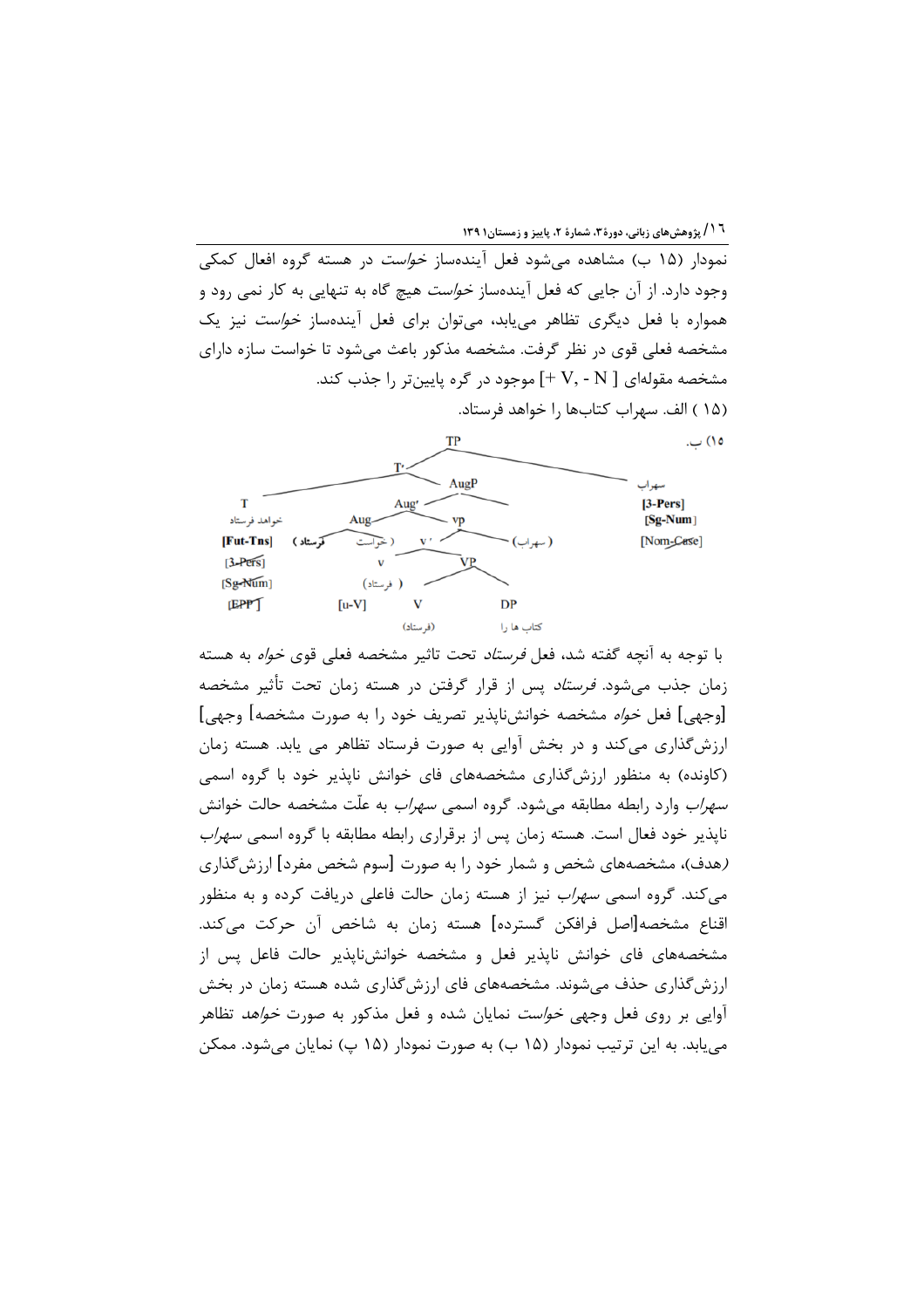وجهي خواه تظاهر يافته، اما در فعل *فرستاد* تظاهر نيافته است؟ به عقيده نگارندگان مشخصههای شخص و شمار هسته زمان بر روی سازه یا سازههایی تظاهر می یابد که مشخصه زمان هسته زمان در آن تظاهر یافته است. از آنجایی که از بین دو فعل *خواه* و *فرستاد* تنها فعل *خواه* مشخصه زمان[آینده] هسته زمان را به خود جذب کرده است، مشخصههای فای خوانشiاپذیر هسته زمان پس از ارزش گذاری فقط بر روی فعل *خواه* تظاهر مے پابند.

۳−۵ ساخت های غیرشخصی

کریمی (۲۰۰۵:۲۰۰-۱۱۱) به ساختارهایی در زبان فارسی اشاره می کند که دارای فاعل آشکار نیستند. در عوض، ساختارهای مذکور در جایگاه آغازین جمله دارای گروههای حرف تعریف اختیاری هستند که با واژهبست همراه سازه غیرفعلی درون گزاره مرکب همنمایه است. جمله ( ۱۶a) نمونهای از این گونه ساختارها میباشد.

16) a. (man) az in rang xosh-am mi-yâ-d. به عقیده وی جمله ( ۱۶a ) پیش تر به صورت جمله (۱۶b) بیان میشد. کریمی نمودار (١۶c) ,ا برای جمله ( ١۶a) اړائه می دهد.

16) b. (man) in rang- ra xosh daram.



به نظر کریمی در این ساختار ریشه *خوش* به فعل Have ملحق میشود و فعل سبک comes بازنمود می یابد. در صورت عدم وجود فاعل آشکار *من* ضمیر فاعلی محذوف در جایگاه شاخص گروه اسناد قرار می گیرد. هیچ فاعل دستوری آشکاری در این ساختارها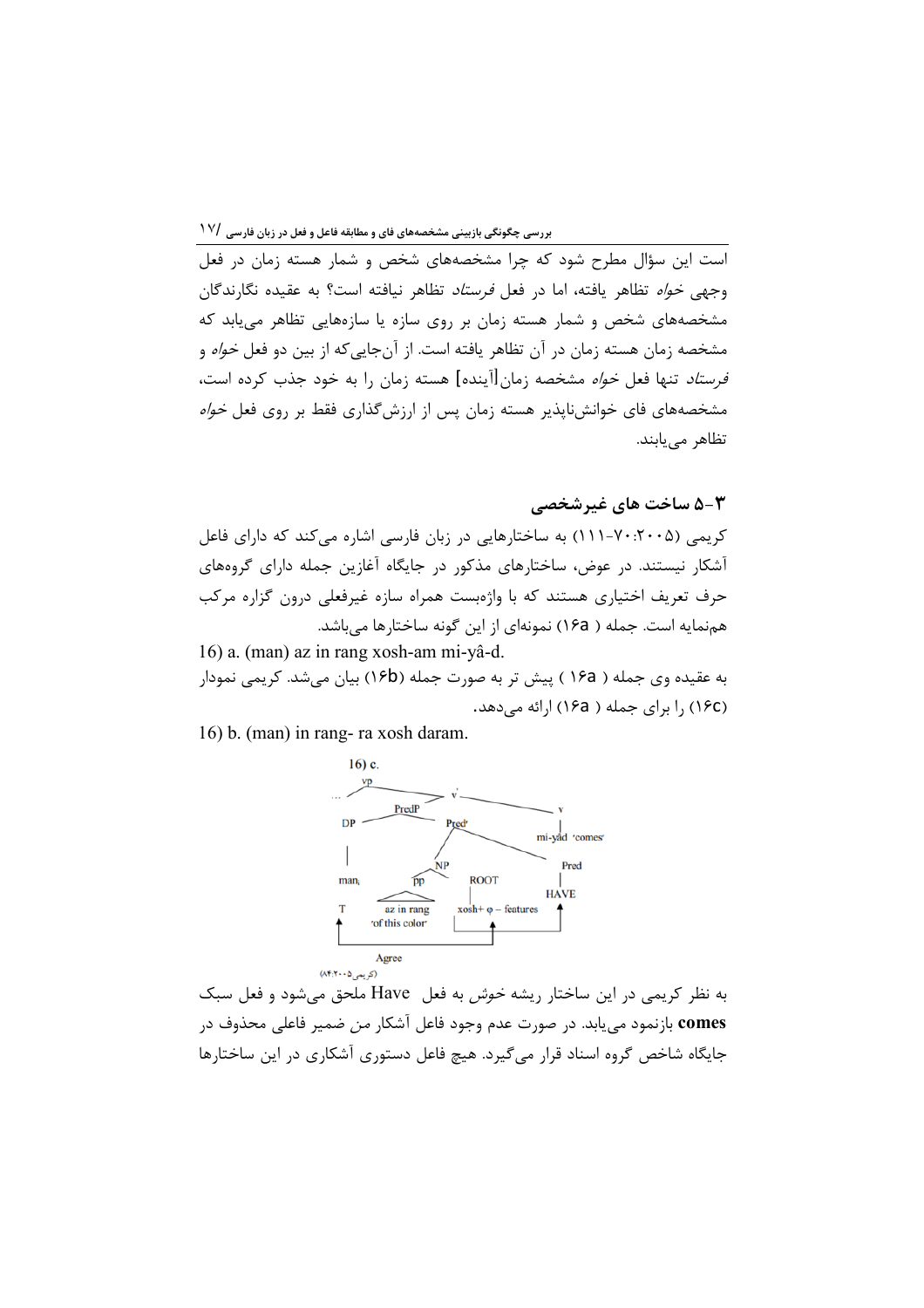۱۸ / پژوهش های زبانی، دورهٔ ۳، شمارهٔ ۲، پاییز و زمستان۱۳۹

وجود ندارد و گروه حرف تعریف اختیاری زمانی که از گروه اسناد بیرون می رود به عنوان مبتدای جمله عمل می کند. همانطور که در کریمی (۲۰۰۵) ذکر شده است فعل جمله (١۶) مرکب است. به نظر می رسد صورت اصلی ساخت (١۶) به صورت (١٧) ىاشد.

(۱۷) مرا از این رنگ خوش می آید. ابوالقاسمي (۲۰۶–۲۰۷–۲۰۷) معتقد است كه فعل هاى خوش… آمدن، سرد...بودن و شدن در فارسی دری به روش فعلهای ماضی متعدی ایرانی میانه غربی ساخته شده اند. وي به موارد متعددي از نظم و نثر اشاره مي كند كه در اين قسمت به ذكر يک مورد بسنده می کنیم. (۱۸) شهنشه را خوش آمد پاسخ زرد همان گه نزد شهرو نامهای کرد.

(ويس و رامين، ٧٧)

بوورز (۲۰۰۲) فرافکن سهگانهای را برای گروه فعلی پیشنهاد می دهد. به عقیده وی گروه فعلی گذرا دارای یک فرافکن اضافی به نام فرافکن گروه گذرا<sup>۱</sup> میباشد، که بین گروه فعلی درونی و گروه فعلی بیرونی قرار دارد. علاوه بر آن، وی فرض میکند که هسته گذرا دارای یک مجموعه از مشخصههای فای خوانشiاپذیر و نیز مشخصه[اصل فرافكن گسترده] مي باشد (ردفورد ۲۰۰۴: ۳۶۳-۳۶۴).

در ادامه نحوه اشتقاق جمله (۱۹ الف) را مورد بررسی قرار میدهیم. اگر زیر ساخت جمله (١٩ الف) به صورت (١٩ ب) در نظر گرفته شود، براساس تحليل بوورز نحوه اشتقاق جمله (١٩ الف) را مي توان به صورت نمودار (١٩ پ) نشان داد. (١٩) الف. آنها خوششان آمد.

(١٩) ب. آنها ,ا خوش آمد. ۱۹)پ.

|            |     | VР   |                       |
|------------|-----|------|-----------------------|
| $[+Trans]$ |     |      | أنها                  |
| $[u-Pers]$ | v   |      | $[3-Pers]$            |
| $[u-Num]$  | آمد | خوشر | $[$ <b>Pl-Num</b> $]$ |
| EPP        |     |      | $[u-Case]$            |

Tr'

<sup>1</sup>.transitive phrase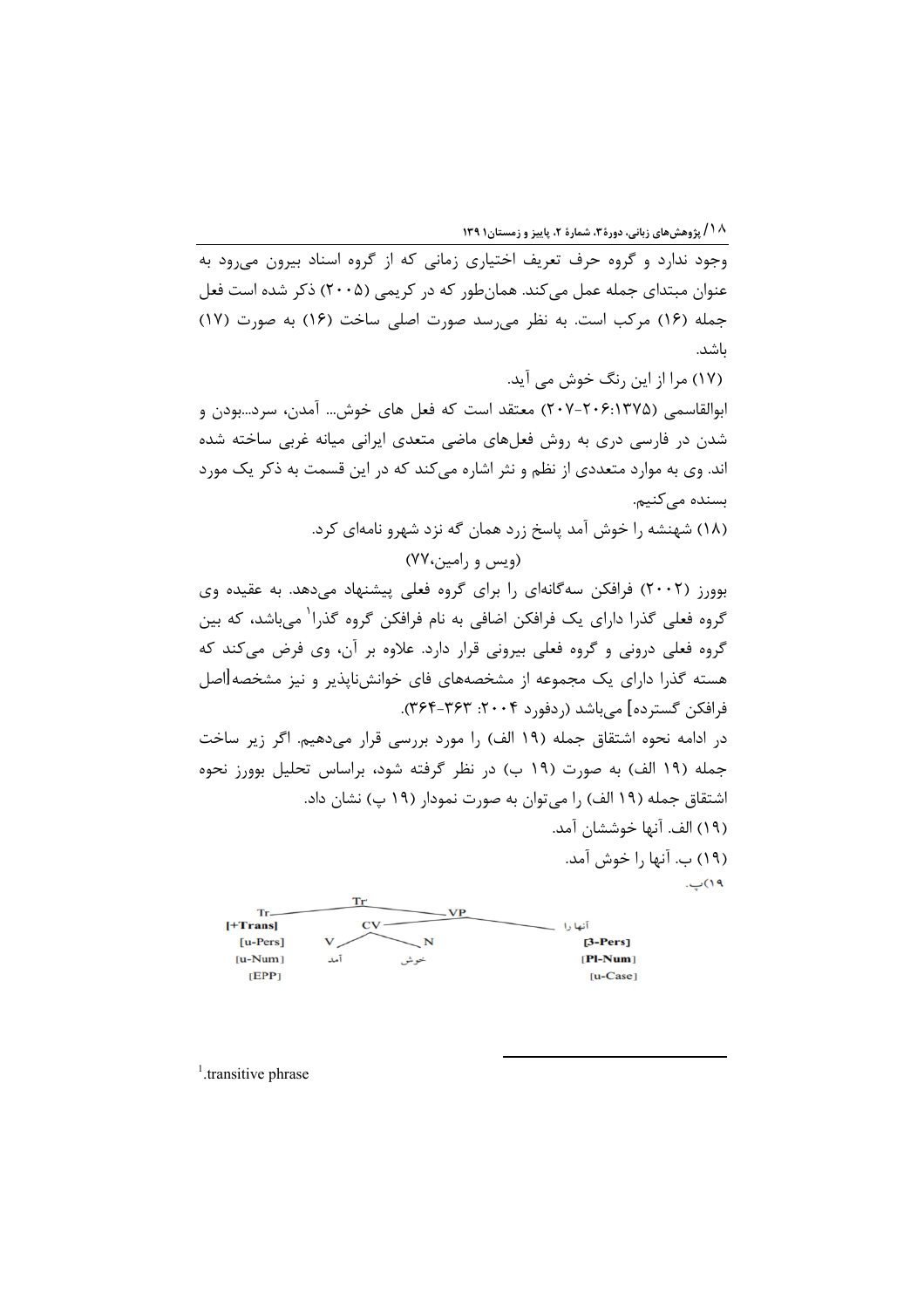د, نمودا, (١٩ پ) فعل مركب *خوش آمد* در هسته فعل دروني و ضمير مفعولي *آنها را* با مشخصههای فای خوانش پذیر و مشخصه حالت خوانش ناپذیر در جایگاه متمم فعل قرار دارند. همانطور که در نمودار (۱۹ ت) نشان داده شده است، در مرحله اول بخش فعلی آمد تحت تأثیر مشخصه قوی هسته گذرا به هسته مذکور جذب می شود. هسته گذرا به منظور ارزشگذاری مشخصههای فای خوانشiاپذیر خود با *آنها را* وارد رابطه مطابقه می شود. مشخصههای فای ارزش گذارینشده هسته گذرا به وسیله ضمیر *آنها را* به صورت[سوم شخص جمع] ارزش گذاری می شوند. ضمیر *آنها را* از هسته گذرا حالت مفعولي دريافت كرده و به شاخص گروه مذكور حركت مي كند. به نظر مي سد در جریان یک تحول تاریخی حذف را مفعولی در ساختهای مذکور، این الزام را برای شناسه مفعولی *شان* به وجود میآورد که در بخش آوایی تظاهر یابد؛ و به این ترتیب جمله (١٩ ب) به جمله (١٩ الف) تبديل شده است.



۱۹)ت.

در ادامه مشخصههای فعلی قوی هسته فعل بیرونی و هسته زمان باعث جذب *شان* + *آمد* از هسته گذرا میشوند. هسته زمان به منظور ارزشگذاری مشخصههای فای خوانش نایذیر خود به دنبال سازمای میگردد تا با آن وارد رابطه مطابقه شود. از آن جایی که در تمامی ساختهای مشابه مثل *خوشم آمد، بدش آمد، سردشان* ش*د*، *گرمت شد* و … فعل دارای مشخصه [سوّم شخص مفرد] است و از طرف دیگر چون *آنها* ر/ در جمله (۱۹ ب) نقش *پذیرنده* را دارد و فاعل در همه موارد یک عامل بیرونی است، به نظر می٫سد در نظر گرفتن مشخصه [سوّم شخص مفرد] برای فاعل جمله (۱۹ ب) و جملات نظیر آن خیلی دور از ذهن نباشد. به عبارت دیگر گروه اسمی موجود در شاخص گروه فعلی بیرونی، فاعل، در ساختهای مذکور همواره دارای خوانش قراردادی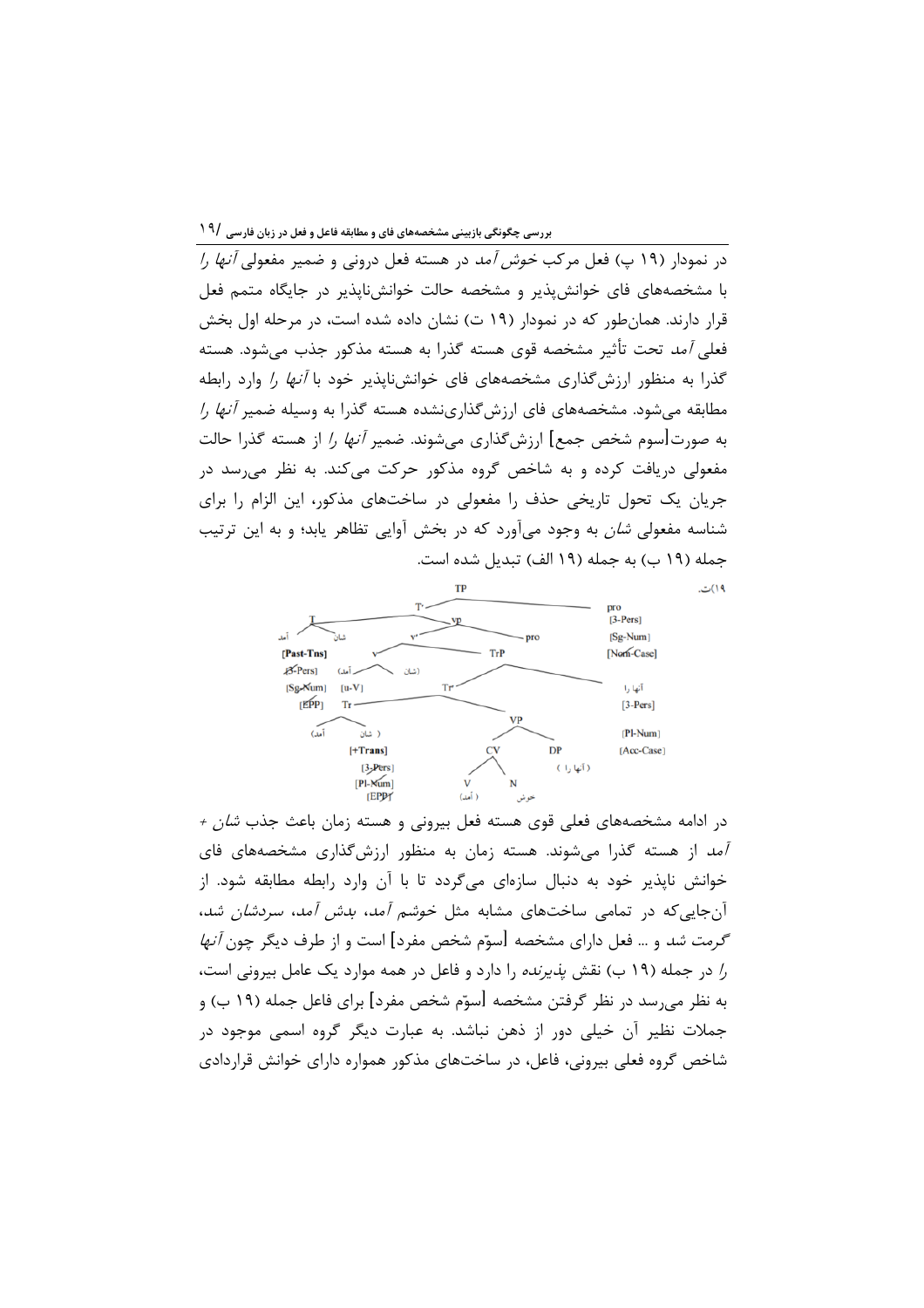**۰ <sup>۲</sup>/ پژوهشهای زبانی، دورهٔ ۳، شمارهٔ ۲، پاییز و زمستان۱۳۹** 

.<br>سوّم شخص مفرد مے باشد. به عقیده نگارندگان در فارسی امروز گروه حرف تعریف اختیاری (آنها) به عنوان مبتدای جمله عمل می کند. راسخمهند (۱۳۸۴: ۲۷۵- ۲۸۵) معتقد است آنچه که در زبان فارسی ضمیر متصل نامیده می شود، در واقع نه ضمیر مفعولی، بلکه نشانه مطابقه مفعولی یاست. به اعتقاد وی نشانههای مطابقه، مفعولی برعکس نشانههای مطابقه فاعلی، سازههای اختیاری هستند که می توان بدون هیچ اشکالی در ساخت دستوری جمله، آنها را از جمله حذف کر د.

#### ۴- نتيجه

در این جستار نشان داده شد که در ساختهای مختلف زبان فارسی، هسته زمان (کاونده) به منظور ارزش گذاری و بازبینی مشخصههای فای (شخص و شمار) خوانش-نايذير خود با نزديکترين گروه اسمي/ ضمير (هدف) تحت تسلط سازهاي خود، که دارای مشخصههای فای (شخص و شمار) خوانش پذیر است، رابطه مطابقه برقرار می کند. شرط فعال بودن سازه هدف، داشتن یک یا چند مشخصه خوانش ناپذیر است. پس از برقراری رابطه مطابقه، از یک طرف مشخصههای فای (شخص و شمار) خوانش نایذیر هسته زمان (کاونده) مطابق با مشخصههای فای خوانش پذیر سازه هدف ارزش گذاری و بازبینی میشوند و از طرف دیگر سازه هدف، که معمولاً گروه اسمی *ا* ضمیر موجود در شاخص گروه فعلی پوستهای است، از هسته زمان خودایستا (دارای زمان مشخص) حالت فاعلى دريافت مي كند. سازه هدف به منظور اقناع مشخصه[اصل فرافكن گسترده] هسته زمان به شاخص گروه زمان حرکت میکند. مشخصههای فای خوانش ناپذیر هسته زمان در زبان فارسی به صورت شناسههای فاعلی (م، ی، یم، ید، ند) بر روی فعل تظاهر مے یابند.

 $<sup>1</sup>$ .object agreement marker</sup>